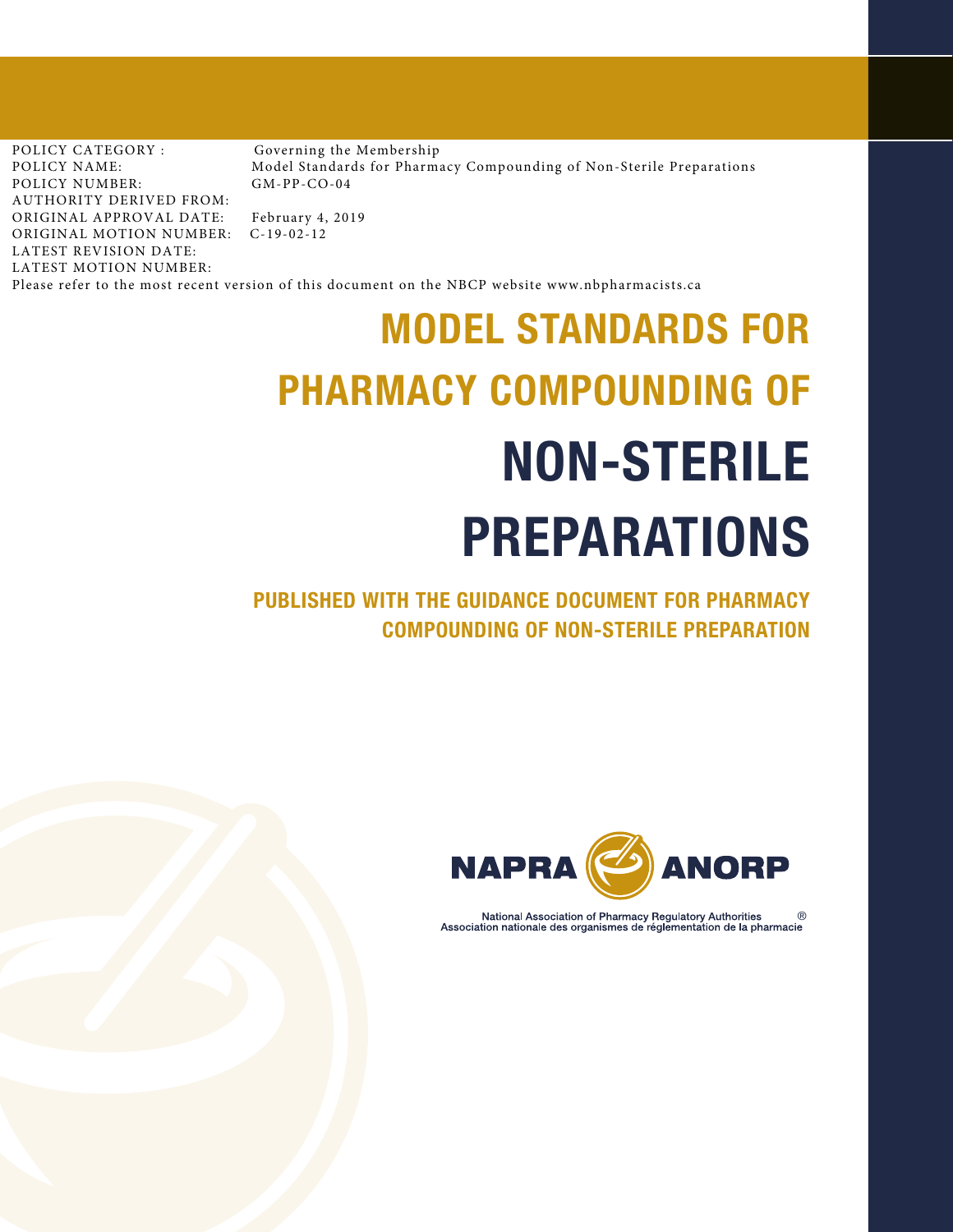Model Standards for Pharmacy Compounding of Non-sterile Preparations *—* Published with the Guidance Document for Pharmacy Compounding of Non-sterile Preparations

*Approved by the National Association of Pharmacy Regulatory Authorities' (NAPRA) Board of Directors November 2017, published March 2018.* 

Adapted with permission from "Préparations magistrales non stériles en pharmacie – Norme 2012.01", Ordre des pharmaciens du Québec, 2012

© National Association of Pharmacy Regulatory Authorities, 2018.

All rights reserved. No part of this document may be reproduced in any form by any photographic, electronic, mechanical or other means, or used in any information storage and retrieval system, without the written permission of the author.

The National Association of Pharmacy Regulatory Authorities (NAPRA) 130 Albert Street, Suite 1800, Ottawa, ON K1P 5G4 E-mail: info@napra.ca | Telephone: 613-569-9658 | Fax: 613-569-9659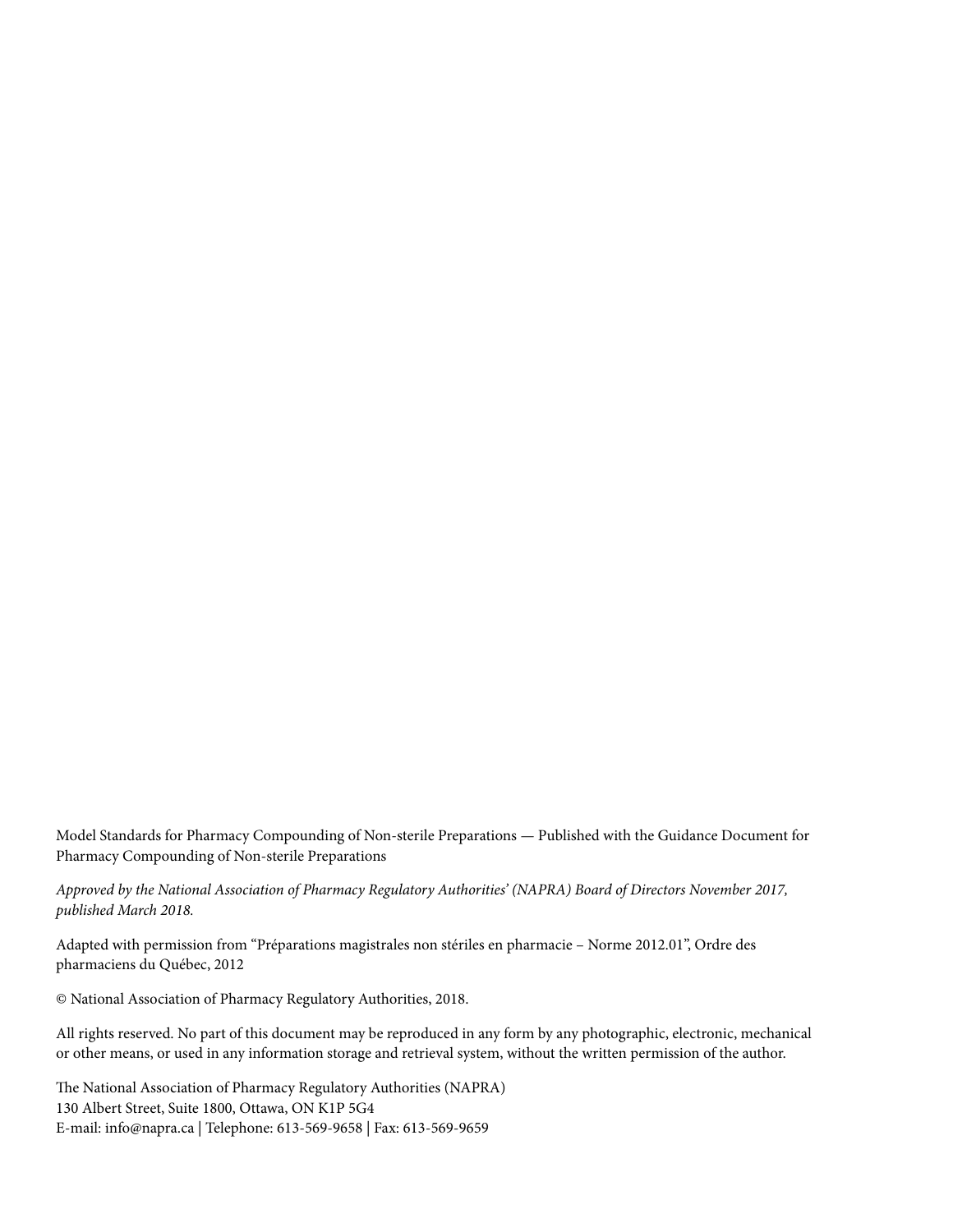# ACKNOWLEDGEMENTS

The National Association of Pharmacy Regulatory Authorities (NAPRA) would like to first thank one of its members, the Ordre des pharmaciens du Québec, for having made possible the adaptation of its document entitled "Préparations magistrales non stériles en pharmacie – Norme 2012.01" to create this national document, "Model Standards for Pharmacy Compounding of Non-sterile Preparations," and the accompanying "Guidance Document for Pharmacy Compounding of Non-sterile Preparations."

In addition, NAPRA would like to thank the members of the National Advisory Committee on Pharmacy Practice (NACPP) for their continued diligence in the development of these documents.

> Craig Connolly, Chair - Nova Scotia College of Pharmacists Anjli Acharya - Alberta College of Pharmacists Guylaine Bertrand/Annie Boulanger - Ordre des pharmaciens du Québec Heather Christ - New Brunswick College of Pharmacists Dale Cooney/Jennifer Mosher - Alberta College of Pharmacists Jeanne Eriksen - Saskatchewan College of Pharmacy Professionals Melanie Healey - Newfoundland and Labrador Pharmacy Board Suzanne Solven/David Pavan - College of Pharmacists of British Columbia Anne Resnick - Ontario College of Pharmacists Sue Sampson - Nova Scotia College of Pharmacists Michelle Wyand - Prince Edward Island College of Pharmacists Todd Mereniuk/Jill Hardy - College of Pharmacists of Manitoba

NAPRA also acknowledges with thanks the support and technical contribution of Della Croteau (consultant) in the preparation of these documents.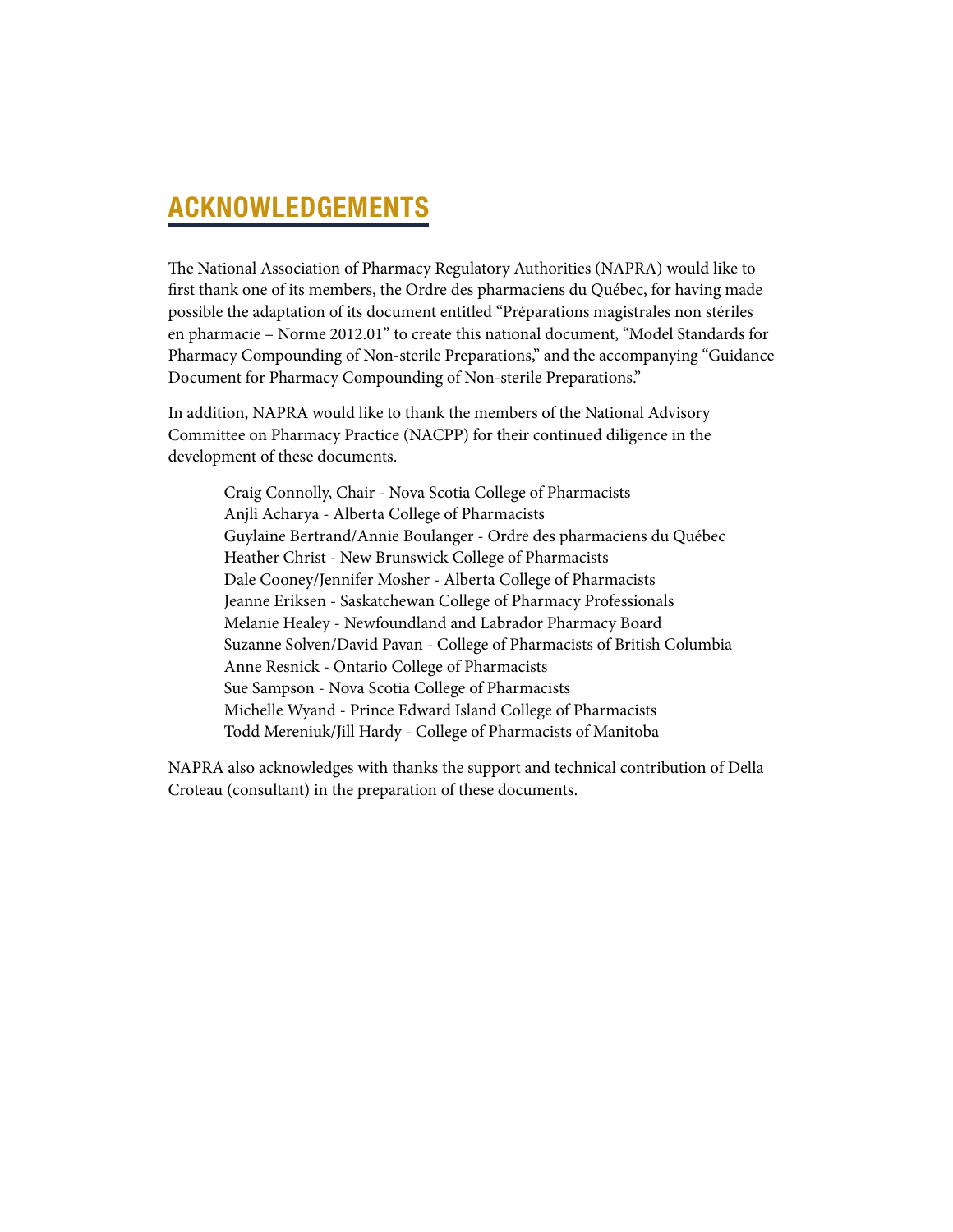# **CONTENTS**

| 1. | $\overline{2}$<br><b>INTRODUCTION</b>                                                                                                                                                                                                                                                                                                                                                                                                                                                    |                                        |  |
|----|------------------------------------------------------------------------------------------------------------------------------------------------------------------------------------------------------------------------------------------------------------------------------------------------------------------------------------------------------------------------------------------------------------------------------------------------------------------------------------------|----------------------------------------|--|
| 2. | <b>OBJECTIVES</b>                                                                                                                                                                                                                                                                                                                                                                                                                                                                        |                                        |  |
| 3. | <b>REGULATORY FRAMEWORK</b>                                                                                                                                                                                                                                                                                                                                                                                                                                                              |                                        |  |
| 4. | ASSESSING RISK FOR COMPOUNDING NON-STERILE PREPARATIONS                                                                                                                                                                                                                                                                                                                                                                                                                                  | 5                                      |  |
| 5. | REQUIREMENTS FOR ALL LEVELS OF NON-STERILE COMPOUNDING ACTIVITIES<br>5.1<br>Compounding personnel<br>5.2<br>Training and skills assessment<br>5.3<br>Policies and procedures<br>5.4<br>Facilities and equipment                                                                                                                                                                                                                                                                          | 6<br>6<br>6<br>7<br>7                  |  |
| 6. | PRODUCT AND PREPARATION REQUIREMENTS                                                                                                                                                                                                                                                                                                                                                                                                                                                     | 9                                      |  |
| 7. | <b>QUALITY ASSURANCE</b>                                                                                                                                                                                                                                                                                                                                                                                                                                                                 | 11                                     |  |
| 8. | <b>LEVELS OF REQUIREMENTS</b><br>8.1<br>Level A<br>8.2<br>Level B<br>8.3<br>Level C                                                                                                                                                                                                                                                                                                                                                                                                      | 12<br>12<br>12<br>12                   |  |
| 9. | <b>REQUIREMENTS FOR HAZARDOUS PREPARATIONS</b><br>9.1<br>Facilities for handling hazardous products (Level C)<br>9.2<br>Equipment for handling hazardous products<br>9.3<br>Deactivating, decontaminating and cleaning in areas reserved for the compounding of hazardous<br>non-sterile preparations<br>Incident and accident management<br>9.4<br>9.5<br>Hazardous waste management<br>9.6<br>Verification of controlled rooms and the containment primary engineering control (C-PEC) | 13<br>13<br>13<br>14<br>14<br>14<br>14 |  |
|    | 10. GLOSSARY OF TERMS (WITH ABBREVIATIONS)                                                                                                                                                                                                                                                                                                                                                                                                                                               | 15                                     |  |
|    | 11. BIBLIOGRAPHY                                                                                                                                                                                                                                                                                                                                                                                                                                                                         | 17                                     |  |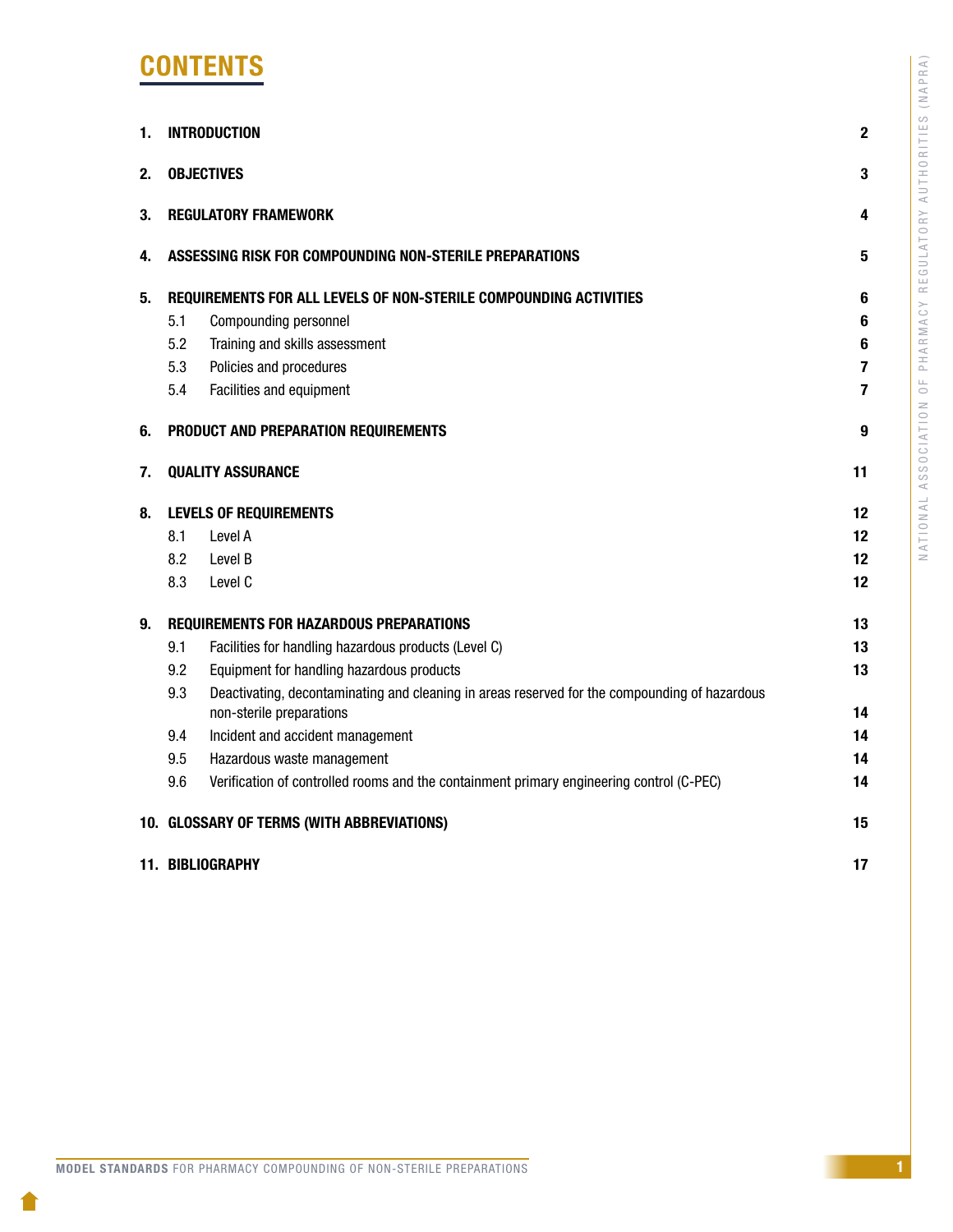# <span id="page-4-0"></span>1. INTRODUCTION

The "Guidelines to Pharmacy Compounding" published by the National Association of Pharmacy Regulatory Authorities (NAPRA) in October 2006 have recently been reviewed, a process that has resulted in a new set of documents: the Model Standards for Pharmacy Compounding of Non-hazardous Sterile Preparations<sup>1</sup>, the Model Standards for Pharmacy Compounding of Hazardous Sterile Preparations<sup>2</sup>, and the Model Standards for Pharmacy Compounding of Non-sterile Preparations with its accompanying document, the Guidance Document for Pharmacy Compounding of Non-sterile Preparations (referred to hereafter as the Guidance Document).

The NAPRA Model Standards for Pharmacy Compounding of Non-sterile Preparations and the accompanying Guidance Document have been adapted from standards originally developed by the Ordre des pharmaciens du Quebec, which are in turn based on *General chapter <795>* of the United States Pharmacopeia – National Formulary (USP–NF) in effect in the United States since 2004. Their preparation was led by the NAPRA National Advisory Committee on Pharmacy Practice and involved extensive consultation with experts and stakeholders. These Model Standards and the accompanying Guidance Document are intended to ensure the safety of both patients and the personnel involved in compounding non-sterile drugs.

Each standard presented herein has a corresponding section in the Guidance Document with details concerning how the standard can be achieved. The corresponding section is referenced in these Model Standards by using the letters GD (for Guidance Document) and the number of the applicable section, i.e. GD-2.1. The requirements of the applicable pharmacy regulatory authority must also be consulted.

<sup>1</sup> National Association of Pharmacy Regulatory Authorities (NAPRA). *Model standards for pharmacy compounding of non-hazardous sterile preparations.* Ottawa, ON: NAPRA; 2015. Available from: http://napra.ca/general-practice-resources/model-standards-pharmacy-compounding-non-hazardous-sterile-preparations

<sup>2</sup> National Association of Pharmacy Regulatory Authorities (NAPRA). *Model standards for pharmacy compounding of hazardous sterile preparations*. Ottawa, ON: NAPRA; 2016. Available from: http://napra.ca/general-practice-resources/model-standards-pharmacy-compounding-hazardous-sterile-preparations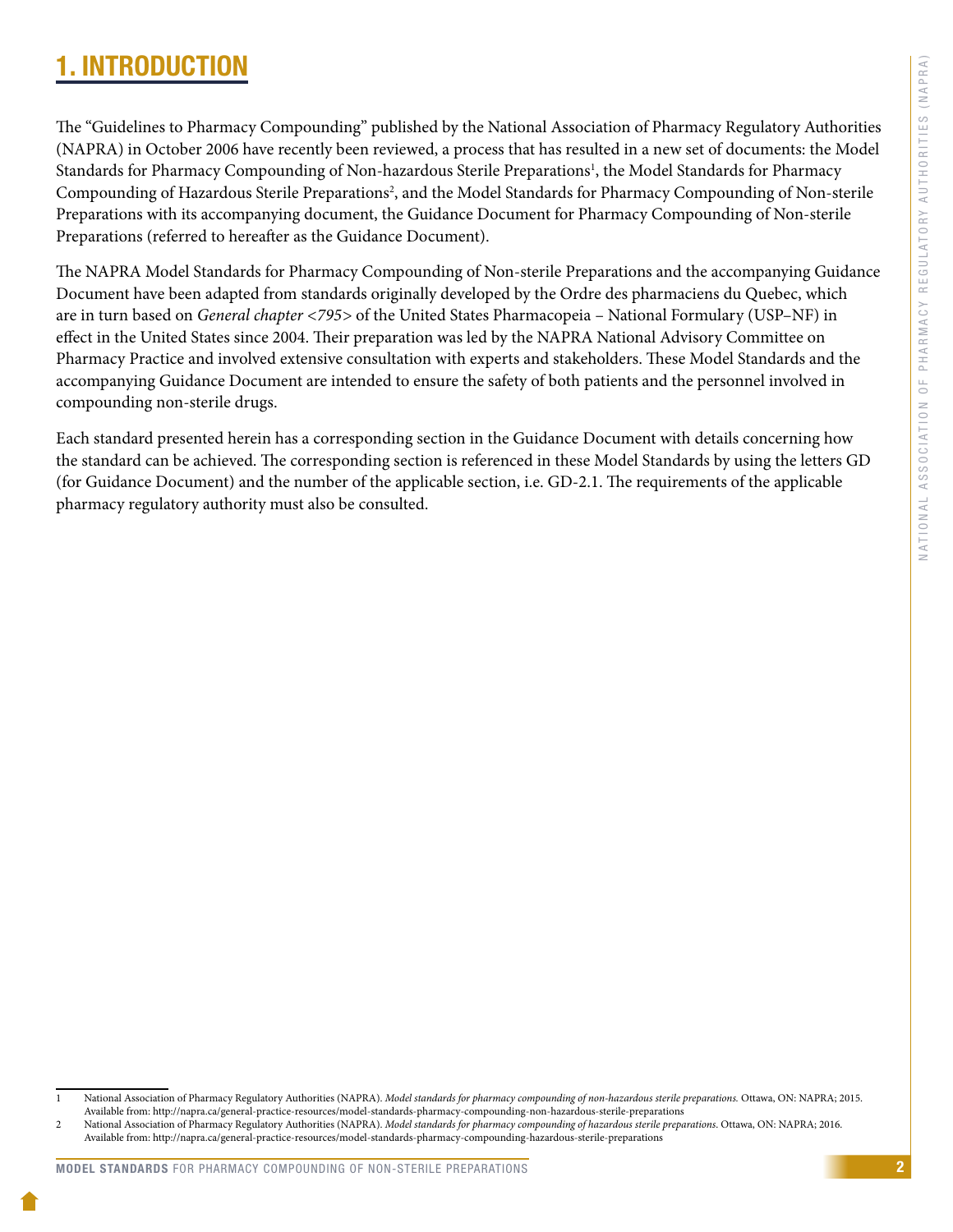# <span id="page-5-0"></span>**OBJECTIV**

The aim of these Model Standards is to provide pharmacists and pharmacy technicians who compound non-sterile preparations with the standards necessary to evaluate their practice, develop service-related procedures and implement appropriate quality controls for both patients and compounding personnel, with a view to guaranteeing the overall quality and safety of non-sterile preparations. The Model Standards apply to all non-sterile compounding by pharmacy personnel; however, not every standard will apply in every practice setting. These Model Standards will come into effect in each province/territory once they have been adopted by the respective provincial/territorial pharmacy regulatory authorities.

These Model Standards represent the **minimum** requirements to be applied in compounding non-sterile preparations; however, it is always possible to exceed these standards. The use of other technologies, techniques, materials and procedures may be acceptable, if they have been proven to be equivalent or superior to those described in the accompanying Guidance Document.

These Model Standards support NAPRA's Model Standards of Practice for Canadian Pharmacists and Pharmacy Technicians<sup>3, 4</sup>, as well as other policies and guidelines that may be in place in provincial/territorial jurisdictions.

As for all prescriptions, it is expected that a pharmacist will review the prescription for each non-sterile preparation and use personal expertise to determine whether the compounded preparation is appropriate for the particular patient. In addition, the pharmacist and/or pharmacy technician who is designated as the compounding supervisor must determine whether the appropriate knowledge and resources to develop the formulation and/or the appropriate equipment and competency to compound the preparation are available. See section GD-2.1 in the Guidance Document for a list of questions that may be helpful in making this determination. Once a determination has been made that it is appropriate to compound the preparation, these Model Standards must be applied.

<sup>3</sup> National Association of Pharmacy Regulatory Authorities (NAPRA). *Model standards of practice for Canadian pharmacists.* Ottawa, ON: NAPRA; 2009. Available from: http://napra.ca/pharmacists/model-standards-practice-canadian-pharmacists

National Association of Pharmacy Regulatory Authorities (NAPRA). *Model standards of practice for Canadian pharmacy technicians*. Ottawa, ON: NAPRA; 2011. Available from: http://napra.ca/pharmacy-technicians/model-standards-practice-canadian-pharmacy-technicians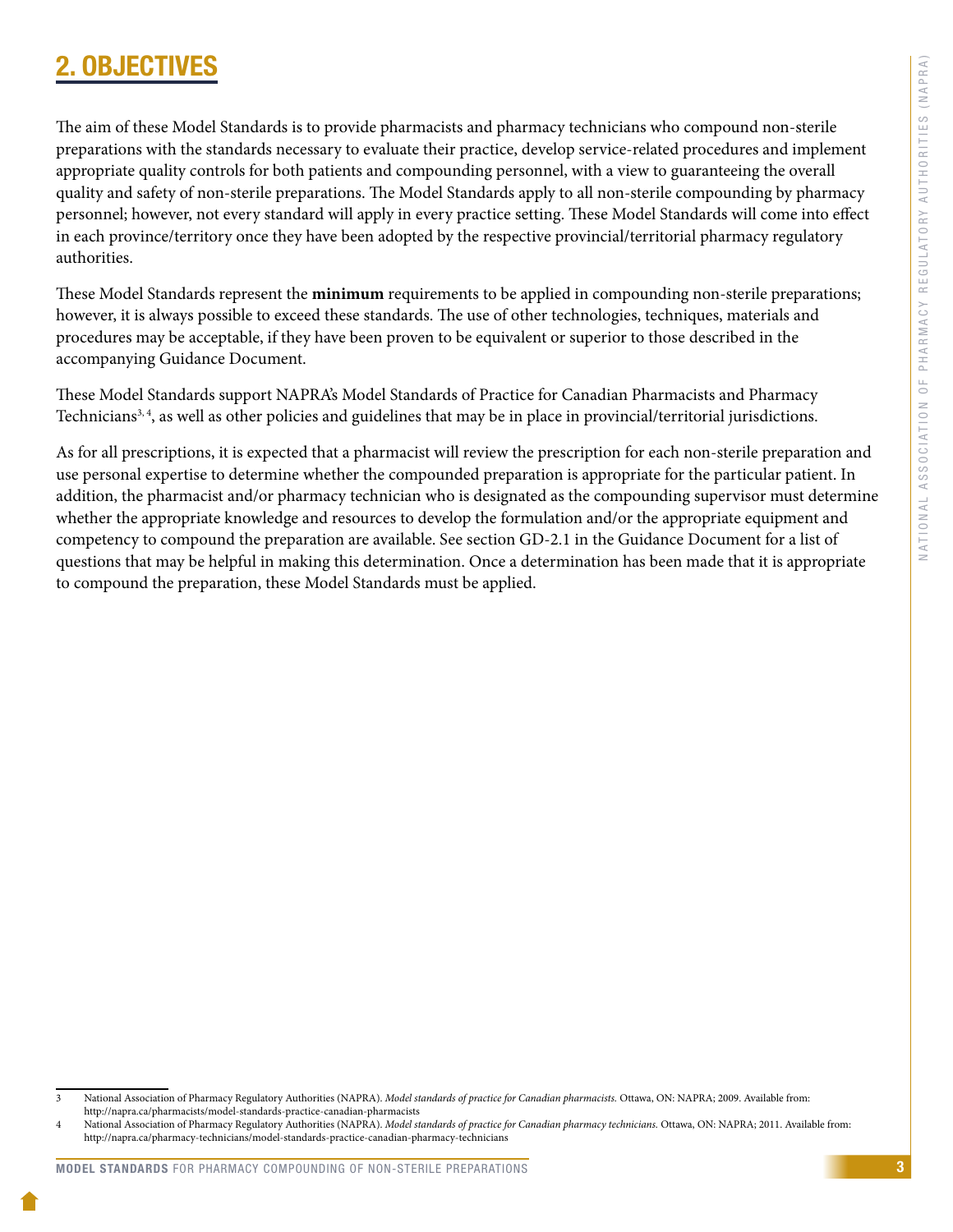# <span id="page-6-0"></span>3. REGULATORY FRAMEWORK

Although compounded non-sterile preparations are sometimes prepared by other healthcare professionals, including nurses, physicians and veterinarians, the majority of non-sterile compounding is performed by pharmacy personnel under the supervision or direction of pharmacists. Although these Model Standards could serve as best practices for other healthcare practitioners, they pertain specifically to compounding by pharmacy personnel for human or animal use<sup>5</sup> in all pharmacy settings where non-sterile preparations are compounded.

In January 2009, Health Canada developed its "Policy on Manufacturing and Compounding Drug Products in Canada"6 . It is expected that this Health Canada policy will be followed, along with these Model Standards. Compounding must always occur within the context of a patient–healthcare professional relationship or, in the case of a compounded veterinary product, within a veterinarian–client–patient relationship. In the absence of a patient-specific prescription, and with a prescriber's order for office use, compounders may prepare a compounded product at an appropriate scale, time or frequency to ensure it is being used within a patient–healthcare professional relationship. Compounders may also prepare batches of compounded product in limited quantities in anticipation of future prescriptions. Requests to compound preparations in bulk quantities for distribution or sale outside a patient–healthcare professional relationship generally fall into the realm of manufacturing and are thus outside the jurisdiction of pharmacies. Section GD-3.1 in the Guidance Document provides general guidance on differentiating between compounding and manufacturing activities.

NAPRA's professional competencies for Canadian pharmacists and pharmacy technicians at entry to practice provide guidance for developing an ethical, legal and professional practice. One of these competencies specifies that a pharmacist or pharmacy technician must seek guidance when uncertain about his or her own knowledge, skills, abilities or scope of practice. Given that pharmacists and pharmacy technicians are expected to maintain competency in basic compounding skills, they are also expected to provide compounded preparations within their level of expertise and within the limitations of available and appropriate facilities and equipment. When individuals do not have the knowledge, training, expertise, facilities or equipment required for compounding complicated non-sterile preparations or hazardous nonsterile preparations, they must refer patients to a colleague who does have the competencies and facilities required to do so or, where permitted by provincial/territorial legislation, ask another pharmacy to compound the preparation. The sections in the Guidance Document on risk assessment (GD-4) and determining capacity for compounding (GD-2.1) provide information for pharmacists and pharmacy technicians to consider when deciding whether or not to compound a particular preparation.

The Model Standards for Pharmacy Compounding of Non-sterile Preparations exclude mixing, reconstituting or any other manipulation that is performed in accordance with the directions for use on the label of a drug approved by Health Canada within the normal practice of pharmacy; as such, minor modifications are not classified as "compounding" by Health Canada<sup>7</sup>. However, the minimum conditions for good pharmacy practice should be maintained when performing these activities, and pharmacies are encouraged to follow basic requirements for non-sterile compounding found in these Model Standards.

Pharmacists and pharmacy technicians must also comply with any federal regulations regarding the compounding of a product that is not a drug, such as a cosmetic or food. It is recommended that, in the absence of specific legislation, these Model Standards be considered best practice for such compounded products.

<sup>5</sup> Canadian Veterinary Medical Association (CVMA). *Guidelines for the legitimate use of compounded drugs in veterinary practice.* Ottawa, ON: CVMA; 2006. The CVMA guidelines state that the veterinarian is responsible for the safety and efficacy of the prescribed drug and for establishing adequate withdrawal times to avoid residues when the drug is used in animals intended for consumption.

<sup>6</sup> Health Canada, Health Products and Food Branch Inspectorate. *Policy on manufacturing and compounding drug products in Canada (POL-0051)*. Ottawa, ON: Health Canada; 2009. Available from: http://www.hc-sc.gc.ca/dhp-mps/compli-conform/gmp-bpf/docs/pol\_0051-eng.php

<sup>7</sup> Health Canada, Health Products and Food Branch Inspectorate. *Policy on manufacturing and compounding drug products in Canada (POL-0051)*. Ottawa, ON: Health Canada; 2009. Available from: http://www.hc-sc.gc.ca/dhp-mps/compli-conform/gmp-bpf/docs/pol\_0051-eng.php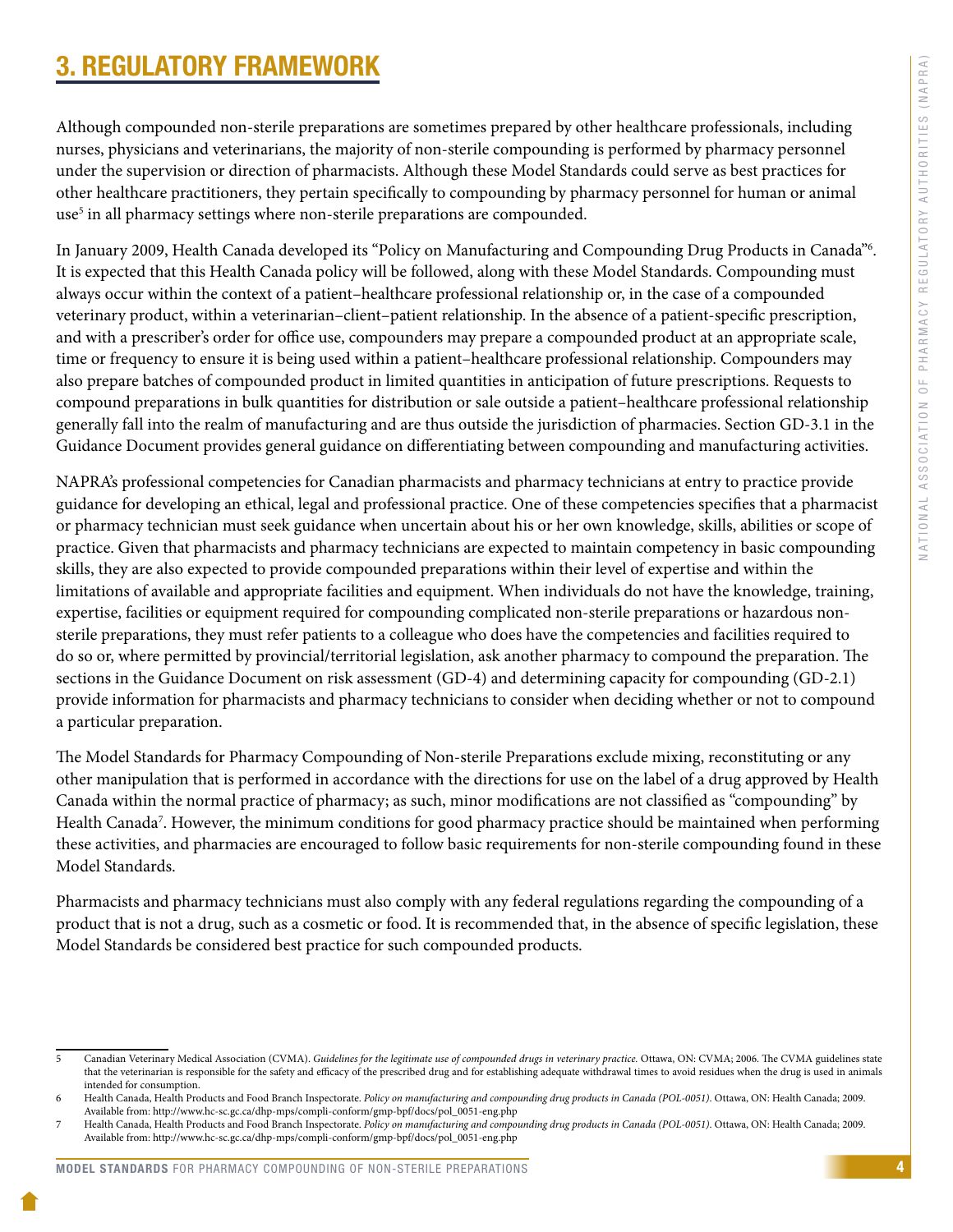# <span id="page-7-0"></span>ASSESSING RISK FOR COMPOUNDING NON-STERILE PREPARAT

A risk assessment must be undertaken to identify the appropriate level of requirements to minimize contamination of each compounded product and to provide adequate protection for personnel. In addition to assessing the risk associated with compounding of individual products, the compounding supervisor must also consider the cumulative risk of all preparations compounded in the pharmacy.

### Steps in conducting a risk assessment

| Conduct a risk assessment                                                                           | <b>Risk to preparation</b>                                                                                                                                                                                                                        |
|-----------------------------------------------------------------------------------------------------|---------------------------------------------------------------------------------------------------------------------------------------------------------------------------------------------------------------------------------------------------|
| for compounding non-sterile<br>preparations, covering risk to<br>preparation and risk to person(s). | The preparation must be compounded in an area free of interruption from other<br>activities in the surrounding space                                                                                                                              |
| (sections GD-4.1 factors to                                                                         | The area must be large enough for compounding equipment and ingredients                                                                                                                                                                           |
| consider, GD-4.2 decision<br>algorithm, and GD-4.3 references)                                      | The compounder must ensure that nothing in the surrounding area (either<br>personnel, objects or materials) contaminates the preparation being<br>compounded                                                                                      |
|                                                                                                     | <b>Risk to person(s)</b>                                                                                                                                                                                                                          |
|                                                                                                     | The compounder must be protected from materials that may be hazardous or<br>harmful                                                                                                                                                               |
|                                                                                                     | The compounding area must be contained, so that it does not create a<br>hazardous environment for others                                                                                                                                          |
| Document the risk assessment,<br>clearly explaining how risk to                                     | Rationale for risk assessment and mitigation must be documented on the Master<br><b>Formulation Record</b>                                                                                                                                        |
| preparation and risk to person(s)<br>have been mitigated.                                           | Procedures for mitigating risk must be documented on the Master Formulation<br>Record                                                                                                                                                             |
|                                                                                                     | Rationale and procedures must be referenced                                                                                                                                                                                                       |
|                                                                                                     | Rationale and procedures must be clear to all                                                                                                                                                                                                     |
|                                                                                                     | Rationale and procedures must be reviewed at least every 12 months                                                                                                                                                                                |
| Implement the level of                                                                              | <b>Level A</b>                                                                                                                                                                                                                                    |
| requirements commensurate with<br>the risk.                                                         | Simple and moderate compounds, as defined in USP General chapter <795><br>and in accordance with Health Canada POL-0051 <sup>8</sup>                                                                                                              |
| See Section 8 in this document<br>and the Guidance Document                                         | <b>Level B</b>                                                                                                                                                                                                                                    |
|                                                                                                     | Complex compounds, as defined in USP General chapter <795>                                                                                                                                                                                        |
|                                                                                                     | Small quantities of ingredients or preparations that require ventilation and are<br>compounded occasionally                                                                                                                                       |
|                                                                                                     | <b>Level C</b>                                                                                                                                                                                                                                    |
|                                                                                                     | Hazardous drugs classified by National Institute for Occupational Safety and<br>Health (NIOSH) <sup>9</sup> as Group 1                                                                                                                            |
|                                                                                                     | Hazardous materials classified by Workplace Hazardous Materials Information<br>System (WHMIS) <sup>10</sup> as representing a health hazard, such as those that are very<br>irritating to the respiratory tract, the skin or the mucous membranes |
|                                                                                                     | NIOSH Group 2 and 3 drugs for which large quantities of active pharmaceutical<br>ingredients (APIs) are used routinely                                                                                                                            |

<sup>8</sup> Excludes reconstituting and mixing as per Health Canada, Health Products and Food Branch Inspectorate. *Policy on manufacturing and compounding drug products in Canada (POL-0051)*. Ottawa, ON: Health Canada; 2009. Available from: http://www.hc-sc.gc.ca/dhp-mps/compli-conform/gmp-bpf/docs/pol\_0051-eng.php

### MODEL STANDARDS FOR PHARMACY COMPOUNDING OF NON-STERILE PREPARATIONS

<sup>9</sup> National Institute for Occupational Safety and Health (NIOSH). *NIOSH list of antineoplastic and other hazardous drugs in healthcare settings*, 2016. Cincinnati, OH: Department of Health and Human Services, Centers for Disease Control and Prevention, NIOSH; 2016. Available from: https://www.cdc.gov/niosh/topics/antineoplastic/pdf/hazardous-drugslist\_2016-161.pdf

<sup>10</sup> Health Canada. *Workplace Hazardous Materials Information System (WHMIS).* Ottawa, ON: Health Canada; 2016. Available from: [http://www.hc-sc.gc.ca/ewh-semt/occup-travail/](http://www.hc-sc.gc.ca/ewh-semt/occup-travail/whmis-simdut/index-eng.php) [whmis-simdut/index-eng.php](http://www.hc-sc.gc.ca/ewh-semt/occup-travail/whmis-simdut/index-eng.php)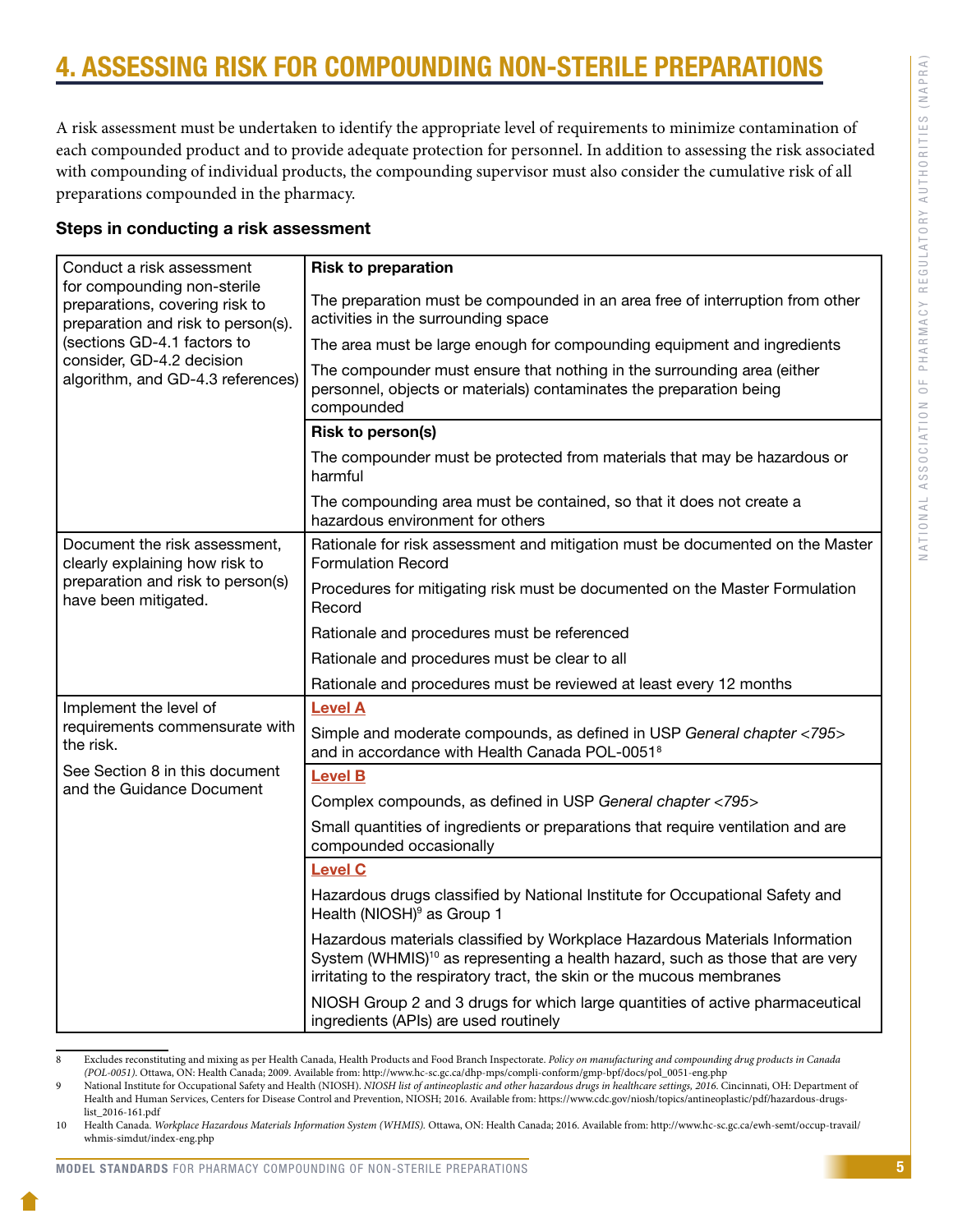# <span id="page-8-0"></span>5. REQUIREMENTS FOR ALL LEVELS11 OF NON-STERILE COMPOUNDING TIVITIES

### 5.1 Compounding personnel

All personnel are responsible for knowing and performing their roles and responsibilities in accordance with these Model Standards and the requirements of the applicable pharmacy regulatory authority.

| Pharmacy manager<br>Pharmacy department head | Responsible for the development, organization and supervision of all<br>activities related to compounding of non-sterile preparations in the<br>pharmacy (section GD-5.1.1)               |
|----------------------------------------------|-------------------------------------------------------------------------------------------------------------------------------------------------------------------------------------------|
| Non-sterile compounding<br>supervisor        | Develops, organizes and oversees all activities related to compounding of<br>non-sterile preparations in the pharmacy (section GD-5.1.2)                                                  |
| (pharmacist or pharmacy                      | Ensures that personnel are fully trained and know policies and procedures                                                                                                                 |
| technician)                                  | Ensures that a risk assessment is performed for each preparation                                                                                                                          |
|                                              | Ensures that appropriate facilities, equipment and references are available<br>for use                                                                                                    |
|                                              | Ensures that the master formula and beyond-use date (BUD) are developed<br>using scientific references and are reviewed appropriately                                                     |
|                                              | Ensures that a quality assurance program is in place                                                                                                                                      |
|                                              | Ensures that all records of decisions, activities and specifications are<br>complete and appropriately documented                                                                         |
| Regulated pharmacy personnel                 | Compounds non-sterile preparations in accordance with approved<br>formulas (section GD-5.1.3)                                                                                             |
| (pharmacist or pharmacy<br>technician)       | Complies with established policies and procedures                                                                                                                                         |
|                                              | Clearly documents decisions, completed activities and verifications before<br>dispensing (pharmacist) or releasing (pharmacy technician) a compounded<br>product                          |
|                                              | Ensures that all compounding standards and standards of practice have<br>been met                                                                                                         |
| Non-regulated pharmacy<br>personnel          | Compounds non-sterile preparations under appropriate supervision in<br>compliance with the requirements of the provincial/territorial pharmacy<br>regulatory authority (section GD-5.1.4) |

### 5.2 Training and skills assessment

| Expertise must be<br>commensurate with<br>responsibilities for compounding | A training program must be in place for all compounding personnel, and<br>a record of all training must be kept (section GD-5.2.1 for a template of<br>elements to be covered during training)                                                                           |
|----------------------------------------------------------------------------|--------------------------------------------------------------------------------------------------------------------------------------------------------------------------------------------------------------------------------------------------------------------------|
| personnel                                                                  | A skills assessment program must be established, administered and<br>documented for all personnel involved in non-sterile compounding (see<br>section GD-5.2.1.1 for example of a skills assessment)                                                                     |
|                                                                            | A record must be maintained of the results of skills assessments and any<br>corrective action taken                                                                                                                                                                      |
| Cleaning personnel                                                         | Those involved in the cleaning of compounding areas must be properly<br>trained so they are aware of the importance of cleaning activities required<br>to prevent cross-contamination (see section GD-5.2.2 for a template of<br>elements to be covered during training) |

11 Additional information on the compounding of hazardous preparations can be found in section 9 of this document.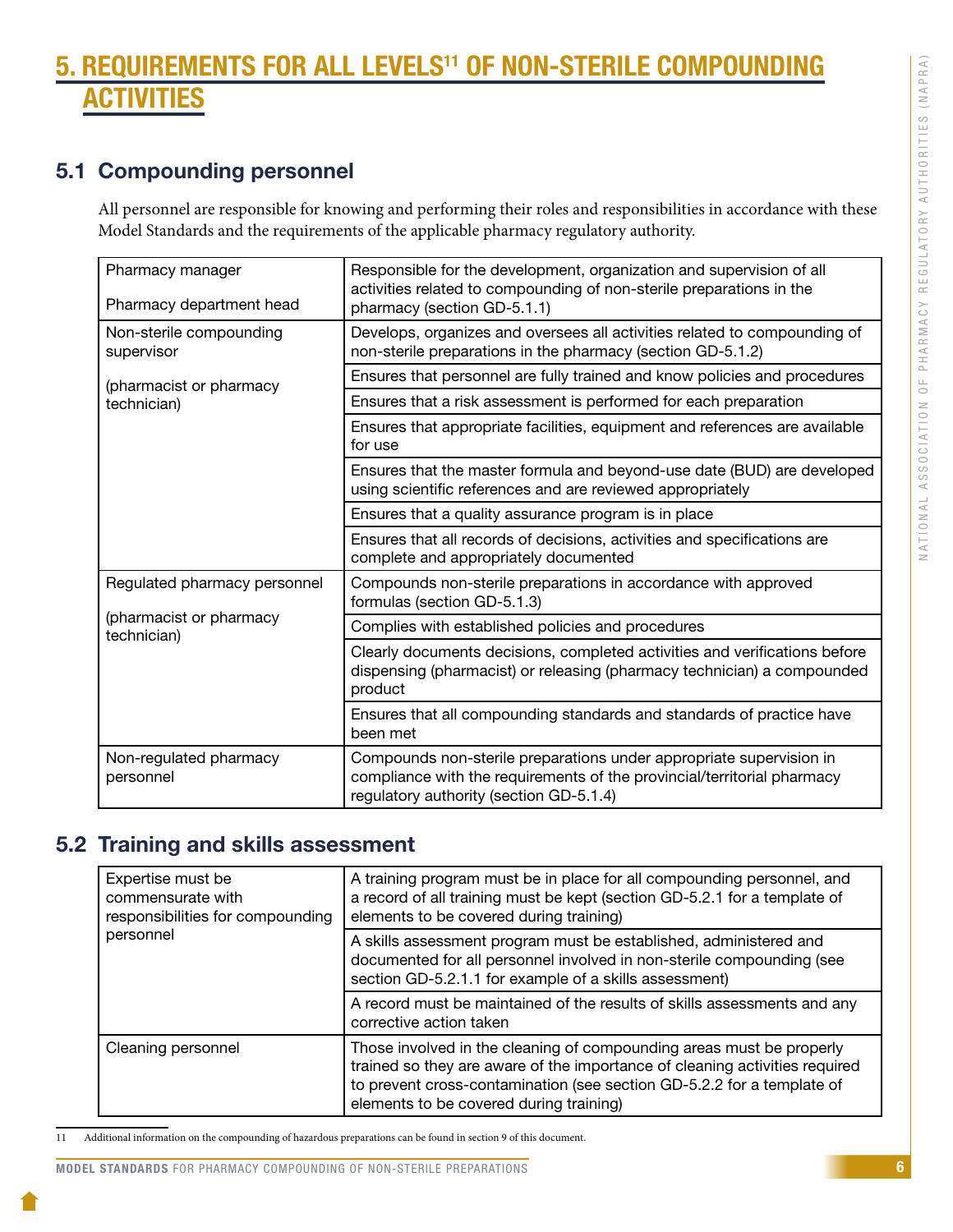# <span id="page-9-0"></span>5.3 Policies and procedures $12, 13$

| Policies and procedures for all<br>activities related to compounding                                 | Must be clear and provide detailed descriptions of all activities, including<br>cleaning                     |
|------------------------------------------------------------------------------------------------------|--------------------------------------------------------------------------------------------------------------|
| must be established (see section<br>GD-5.3.1 for a table listing<br>possible policies and procedures | Must be reviewed at least every 3 years, or more frequently if there is a<br>change in practice or standards |
| and section GD-5.3.2 for a                                                                           | Must be updated promptly when there is a change affecting practice                                           |
| template)                                                                                            | Additional procedures must be developed if staff are also handling<br>hazardous products                     |

### 5.4 Facilities and equipment

This section applies to all levels of non-sterile compounding. Additional requirements are expected for Level B and Level C compounding, as described in section 9.

| 5.4.1 |  | <b>Facilities for non-sterile compounding</b> |
|-------|--|-----------------------------------------------|
|       |  |                                               |

| Compounding must be<br>performed in a separate,<br>specifically designated space | Compounding areas must be large enough for compounding personnel to<br>work comfortably and safely; there must be room to store equipment and<br>products in an orderly manner, in clean and secure surroundings (section<br>$GD-5.4.1.1)$                      |
|----------------------------------------------------------------------------------|-----------------------------------------------------------------------------------------------------------------------------------------------------------------------------------------------------------------------------------------------------------------|
|                                                                                  | All components, equipment and containers must be stored off the floor, in<br>a manner that prevents contamination and allows for appropriate cleaning<br>and inspection                                                                                         |
|                                                                                  | The compounding area must be conducive to necessary cleaning and must<br>be maintained in sanitary condition and in good repair; adequate systems<br>must be in place to ensure appropriate and sanitary waste disposal                                         |
|                                                                                  | Lighting fixtures must be located such that they provide sufficient light for<br>all compounding activities (section GD-5.4.1.2)                                                                                                                                |
|                                                                                  | The heating, ventilation and air conditioning systems must be controlled<br>to avoid decomposition and contamination of chemicals, to maintain the<br>quality of products and to ensure the safety and comfort of compounding<br>personnel (section GD-5.4.1.3) |
|                                                                                  | A clean water supply, with hot and cold running water, must be available in<br>or close to the compounding area (section GD-5.4.1.4)                                                                                                                            |
|                                                                                  | Work surfaces and furniture, as well as floor and wall surfaces, must be<br>designed to facilitate repeated cleaning (section GD-5.4.1.5)                                                                                                                       |
|                                                                                  | Compounding areas must be maintained with the cleanliness and hygiene<br>needed to ensure the quality and integrity of the final preparations (section<br>$GD-5.4.1.6$                                                                                          |

### 5.4.2 Equipment for non-sterile compounding

| Equipment, instruments and | Must be appropriate for the type of preparations to be compounded                       |
|----------------------------|-----------------------------------------------------------------------------------------|
| accessories                | Must not negatively affect the purity or quality of the preparation being<br>compounded |
|                            | Must be cleaned well after each use                                                     |

<sup>12</sup> United States Pharmacopeial Convention (USP). General chapter <795>: pharmaceutical compounding — nonsterile preparations. In: *USP compounding compendium*. Rockville, MD: USP; 2016. pp. 31, 37.

<sup>13</sup> Pharmacy Compounding Accreditation Board (PCAB). Standard 1.40: standard operating procedures compliance indicators. In: *PCAB accreditation manual.* Washington, DC: PCAB; 2011. p. 7.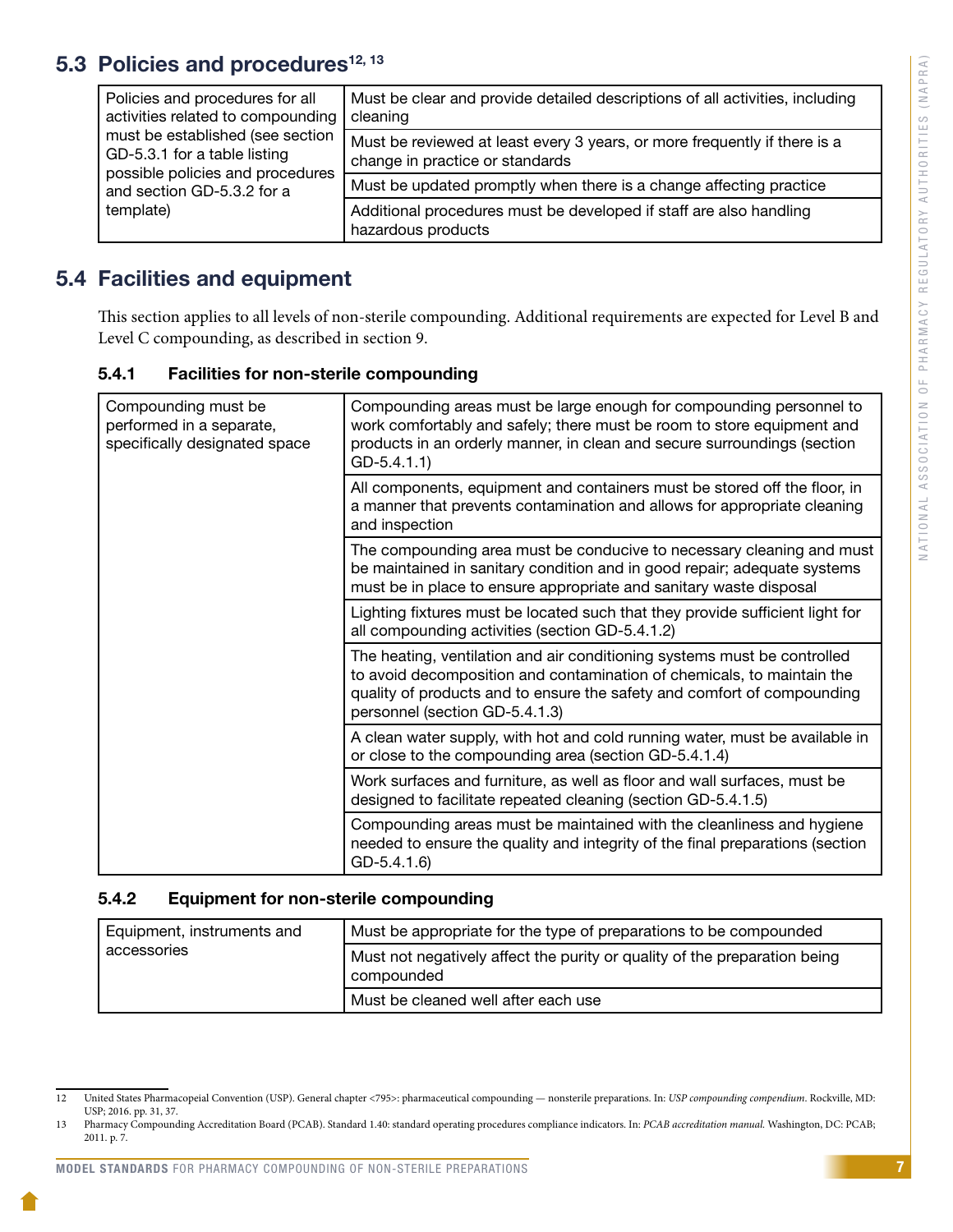| Equipment, instruments and<br>accessories must be maintained<br>to ensure proper performance | Must be routinely inspected and calibrated, if applicable, at appropriate<br>intervals, as recommended by the manufacturer, or at least once a year if<br>there are no manufacturer recommendations |
|----------------------------------------------------------------------------------------------|-----------------------------------------------------------------------------------------------------------------------------------------------------------------------------------------------------|
| (section GD-5.4.2.1)                                                                         | Equipment (e.g., fridges, balances) must meet any requirements<br>established by the provincial/territorial pharmacy regulatory authority                                                           |
|                                                                                              | Records of calibration dates for equipment and instruments must be<br>maintained                                                                                                                    |
| Specialized equipment must be<br>clean                                                       | Must be cleaned regularly, as recommended by the manufacturer (section<br>$GD-5.4.2.2$                                                                                                              |
|                                                                                              | A log must be kept recording each cleaning session (section GD-5.4.2.3)                                                                                                                             |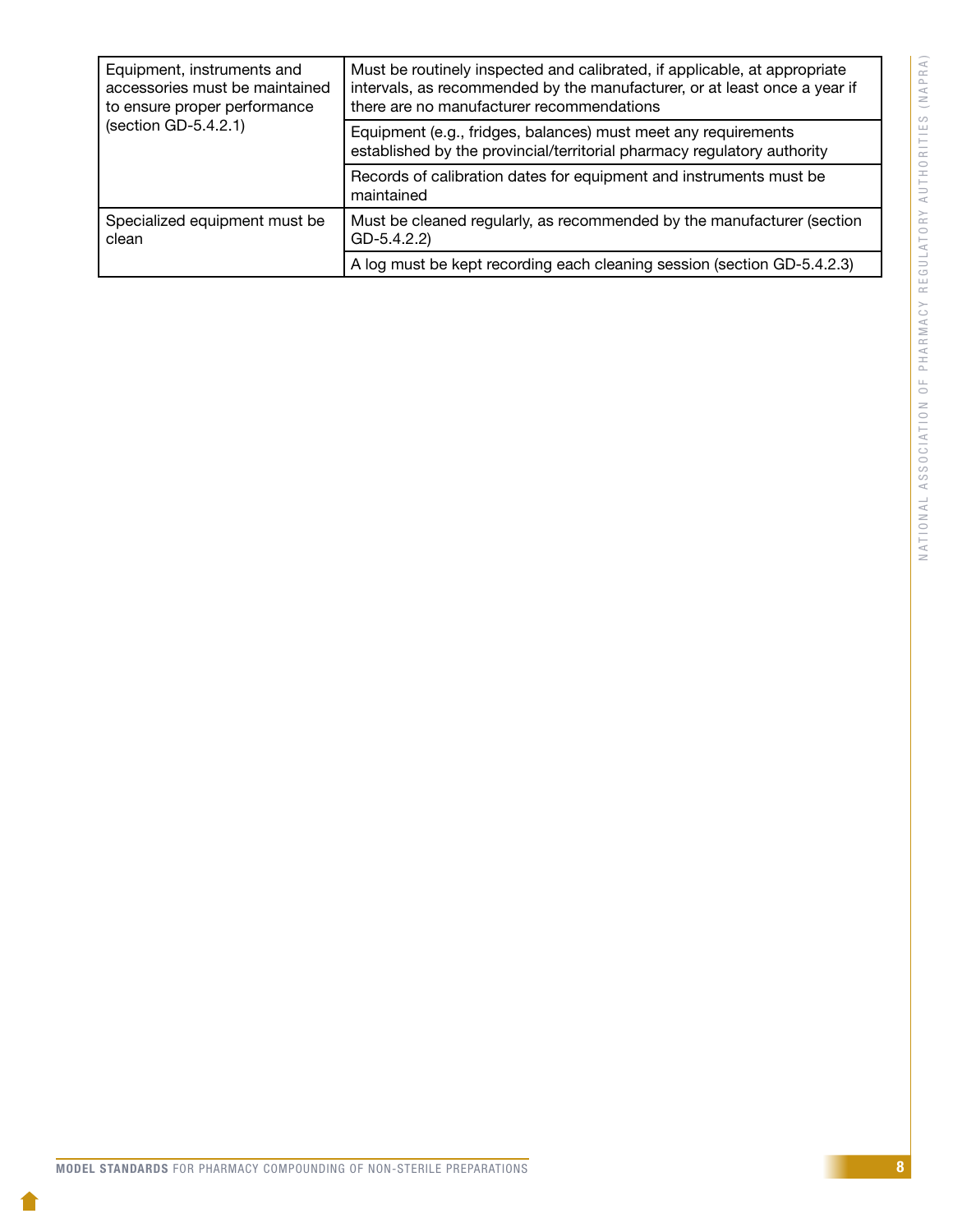# <span id="page-11-0"></span>6. PRODUCT AND PREPARATION REQUIREMENTS

| BUD and dating methods<br>(see section GD-6.1.1 for<br>guidelines on assigning BUD) | Must be determined by regulated pharmacy personnel with adequate experience<br>and broad scientific knowledge                                       |
|-------------------------------------------------------------------------------------|-----------------------------------------------------------------------------------------------------------------------------------------------------|
|                                                                                     | Must be assigned after consulting the manufacturer's documentation and<br>literature on the stability, compatibility and degradation of ingredients |
|                                                                                     | Compounded preparations must be monitored for signs of instability and/or<br>degradation                                                            |
| <b>Master Formulation Record</b><br>(see section GD-6.2 for                         | Must be developed for each non-sterile compound by regulated pharmacy<br>personnel with adequate experience and broad scientific knowledge          |
| requirements and template)                                                          | Must include all necessary information to compound the non-sterile preparation                                                                      |
|                                                                                     | Must contain supporting rationale and references                                                                                                    |
|                                                                                     | Must be kept in a format that is readily accessible to compounding personnel                                                                        |
| Ingredients used for                                                                | Must be pure and of good quality (section GD-6.3.1)                                                                                                 |
| compounding<br>(see section GD-6.3)                                                 | Purified water or water of equivalent or superior quality must be used whenever<br>the formula specifies water as an ingredient (section GD-6.3.1)  |
|                                                                                     | Must be obtained from recognized and reliable sources (section GD-6.3.2)                                                                            |
|                                                                                     | The sources of ingredients (as well as lot numbers, expiry dates and date of<br>receipt in the pharmacy) must be traceable (section GD-6.3.3)       |
|                                                                                     | Ingredients for compounding that have been recalled or withdrawn from the<br>market for safety reasons must not be used (section GD-6.3.3)          |
|                                                                                     | Current safety data sheet must be readily accessible for all ingredients (section<br>$GD-6.3.4$                                                     |
|                                                                                     | Must be stored under conditions that will preserve their purity and quality (section<br>$GD-6.3.5$                                                  |
| Compounding record<br>(section GD-6.4)                                              | Must be kept (in paper-based or electronic form) for each individual prescription<br>and for non-sterile preparations made in batches               |
| Conduct of personnel<br>(section GD-6.5)                                            | Must behave in a professional manner, following all pertinent policies and<br>procedures                                                            |
|                                                                                     | Must perform good hand hygiene                                                                                                                      |
|                                                                                     | Must wear a clean laboratory coat that is reserved for compounding                                                                                  |
|                                                                                     | Must wear powder-free gloves                                                                                                                        |
|                                                                                     | Must use any other personal protective equipment (PPE) or equipment indicated<br>on the Master Formulation Record                                   |
|                                                                                     | Must not store or consume food or drink, or use tobacco, in the compounding<br>area                                                                 |
|                                                                                     | Must take any other reasonable measures to prevent cross-contamination and to<br>protect themselves from chemical exposure                          |
| Verification (section GD-6.6)                                                       | Must be performed at each stage of the compounding process                                                                                          |
|                                                                                     | Final verification must take place before the preparation is dispensed                                                                              |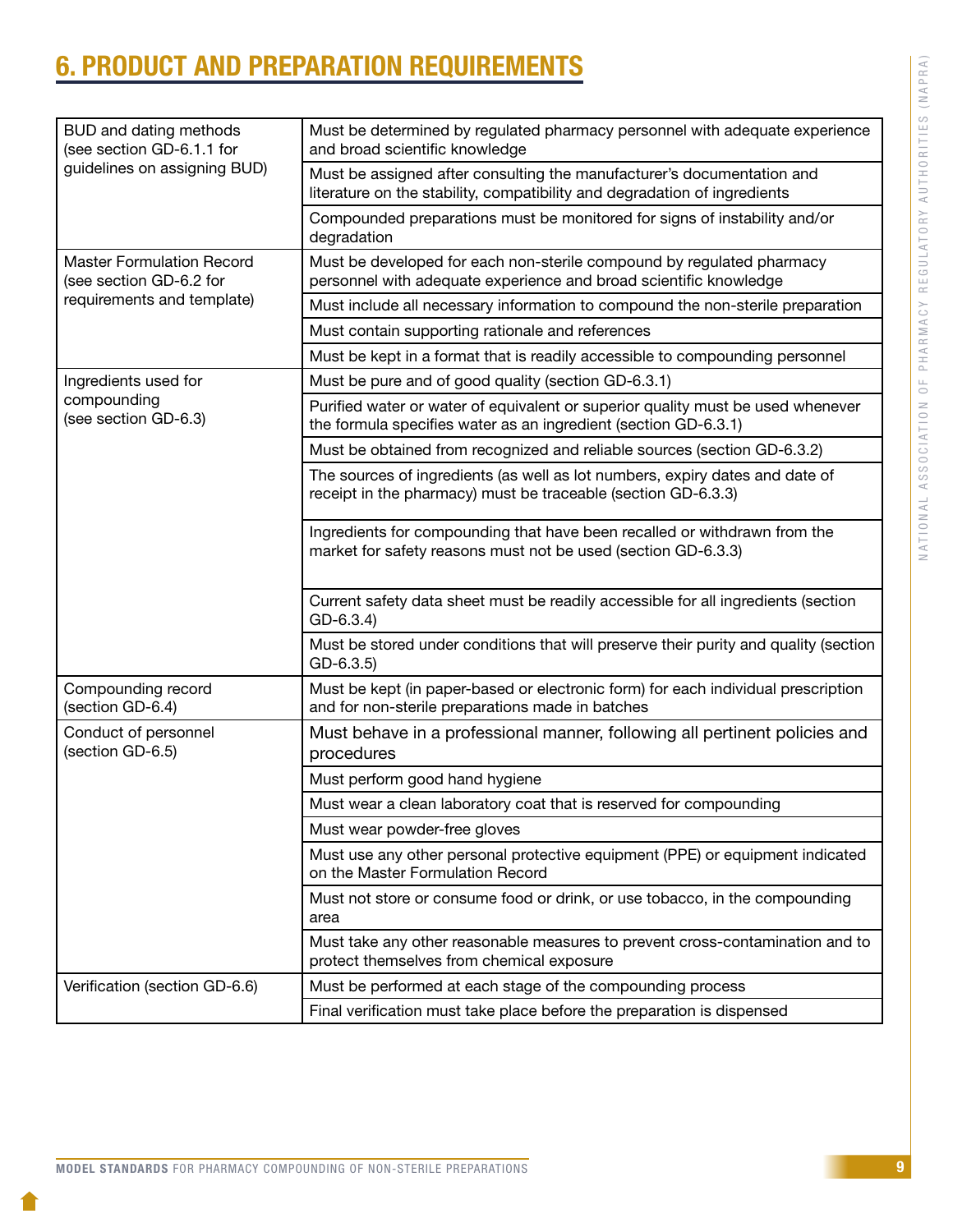| Labelling and packaging<br>(section GD-6.7) | A policy for labelling and packaging must be established that is consistent with<br>the requirements of the applicable pharmacy regulatory authority (section<br>$GD-6.7.1$                                            |
|---------------------------------------------|------------------------------------------------------------------------------------------------------------------------------------------------------------------------------------------------------------------------|
|                                             | The label and supplementary label must provide all information required<br>for proper use of the compounded preparation by the patient or for safe<br>administration by a third party (section GD-6.7.2)               |
|                                             | Packaging appropriate to maintain the integrity of the compounded preparation<br>must be used (section GD-6.7.3)                                                                                                       |
| Storage (section GD-6.8)                    | A storage procedure must be established that is consistent with any<br>requirements of the applicable pharmacy regulatory authority                                                                                    |
|                                             | Active and inactive ingredients must be stored according to manufacturers'<br>recommendations, in a manner that prevents cross-contamination (see section<br>GD-6.8.1 for a chart of recommended storage temperatures) |
|                                             | Each finished product must be stored according to the requirements outlined in<br>its Master Formulation Record                                                                                                        |
| Transport and delivery                      | Policies for transport and delivery must meet regulatory requirements and<br>address any special precautions for non-sterile compounded products (section<br>$GD-6.9$                                                  |
| Product recalls                             | Procedures for recall of products must include documentation to ensure<br>traceability of all ingredients included in non-sterile compounded products<br>(section GD-6.10)                                             |
| Incidents and accidents                     | An event report must be completed for any incident or accident involving a<br>compounded non-sterile product (see section GD-6.11.1 for an example of an<br>incident / accident reporting and follow-up form)          |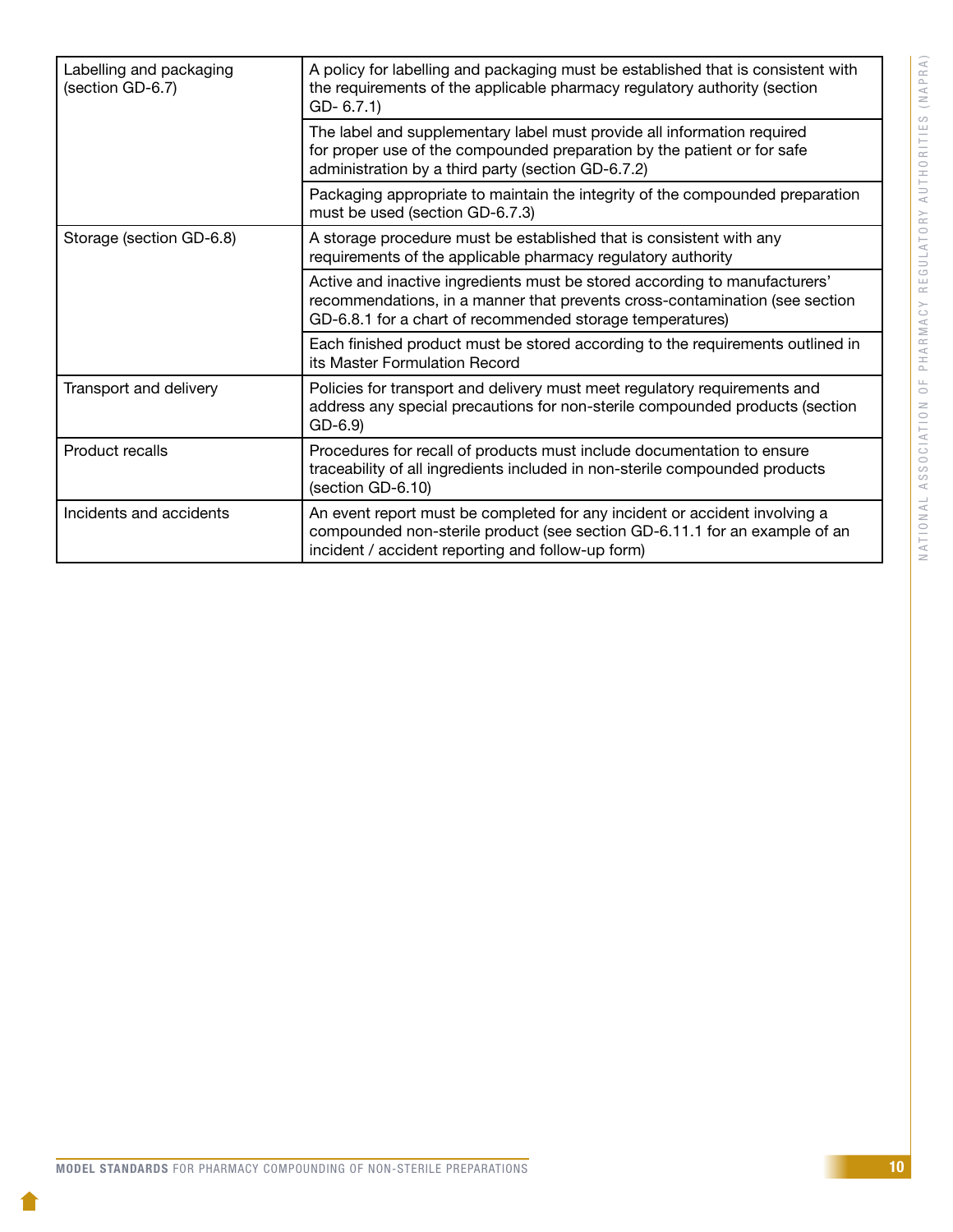# NATIONAL ASSOCIATION OF PHARMACY REGULATORY AUTHORITIES (NAPRA) NATIONAL ASSOCIATION OF PHARMACY REGULATORY AUTHORITIES (NAPRA)

# <span id="page-13-0"></span>7. QUALITY ASSURANCE

| Quality assurance program<br>(see section GD-7.6 for example<br>components of a quality<br>assurance program) | Must be developed and implemented to ensure the clear definition, application<br>and verification of all activities affecting the quality of the final product and the<br>protection of personnel (section GD-7.1) |
|---------------------------------------------------------------------------------------------------------------|--------------------------------------------------------------------------------------------------------------------------------------------------------------------------------------------------------------------|
| Equipment and compounding<br>areas (section GD-7.2)                                                           | Equipment must be certified at installation and regular intervals, according to the<br>manufacturers' recommendations (section GD-7.2.1)                                                                           |
|                                                                                                               | Temperature readings must be taken at regular intervals to ensure the integrity of<br>products stored in refrigerators, in freezers or at room temperature (section<br>$GD-7.2.2$                                  |
| Compounding personnel<br>(section GD-7.3)                                                                     | Must be trained, certified and reassessed at regular intervals to ensure<br>maintenance of competency                                                                                                              |
| Compounding procedures<br>(section GD-7.4)                                                                    | Compliance with compounding procedures must be monitored                                                                                                                                                           |
| Documentation (section GD-7.5)                                                                                | Must be verified, signed and retained as per requirements of the applicable<br>pharmacy regulatory authority                                                                                                       |
|                                                                                                               | Non-compliance with the quality assurance (QA) program and corrective actions<br>must be documented                                                                                                                |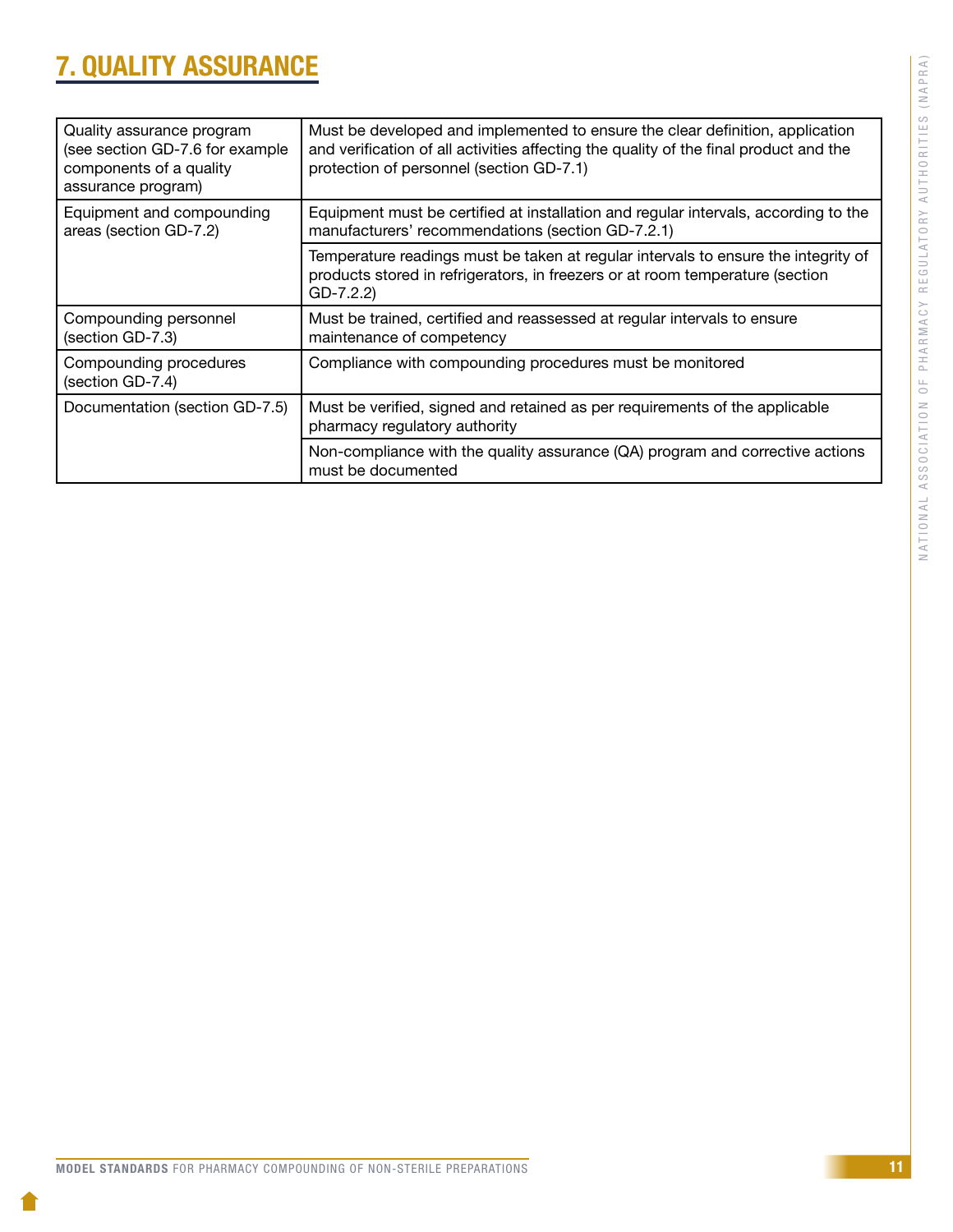# <span id="page-14-0"></span>8. LEVELS OF REQUIREMENTS

The requirements for non-sterile compounding are based on the complexity and risks associated with preparing the compound and handling the substances used to make the compound. These requirements have been categorized into three levels. A summary-of-requirements chart can be found in section GD-8.4. See sections 4, 5 and 6 above and sections GD-4, GD-5 and GD-6 for more detail.

### 8.1 Level A

| <b>What is included</b>                                                                       | Requirements                              |
|-----------------------------------------------------------------------------------------------|-------------------------------------------|
| Simple and moderate compounds, as defined in<br>USP General chapter $<$ 795 $>$ <sup>14</sup> | Separate space designated for compounding |

### 8.2 Level B

| What is included                                                                                               | <b>Requirements</b>                                                                                                            |
|----------------------------------------------------------------------------------------------------------------|--------------------------------------------------------------------------------------------------------------------------------|
| Complex compounds, as defined in USP General<br>chapter $<$ 795 $>$ <sup>14</sup>                              | Separate, well-ventilated room                                                                                                 |
|                                                                                                                | Larger workspace and appropriate equipment                                                                                     |
|                                                                                                                | Environment conducive to few or no interruptions                                                                               |
|                                                                                                                | Greater protection from cross-contamination                                                                                    |
| Small quantities of ingredients or preparations<br>that require ventilation and are compounded<br>occasionally | May require a ventilated containment device when certain<br>powders, aromatic products or hazardous products are<br>compounded |

### 8.3 Level C

| What is included                                                                                                                                                                                  | <b>Requirements</b>                                                                                                        |
|---------------------------------------------------------------------------------------------------------------------------------------------------------------------------------------------------|----------------------------------------------------------------------------------------------------------------------------|
| Hazardous drugs classified by NIOSH <sup>15</sup> as Group<br>1 drugs                                                                                                                             | Separate room                                                                                                              |
| Hazardous materials classified by WHMIS <sup>16</sup> as<br>representing a health hazard, such as those that<br>are very irritating to the respiratory tract, the skin<br>or the mucous membranes | Well-ventilated room with appropriate air exchange and<br>negative pressure                                                |
| NIOSH Group 2 and 3 drugs for which large<br>quantities of APIs are used routinely                                                                                                                | Appropriate containment device (i.e., Containment<br>Primary Engineering Control [CPEC]) for materials being<br>compounded |

<sup>14</sup> United States Pharmacopeial Convention (USP). General chapter <795>: pharmaceutical compounding — nonsterile preparations. In: *USP compounding compendium.* Rockville, MD: USP; 2016

Excludes reconstituting and mixing as per Health Canada, Health Products and Food Branch Inspectorate. *Policy on manufacturing and compounding drug products in Canada (POL-0051)*. Ottawa, ON: Health Canada; 2009. Available from: http://www.hc-sc.gc.ca/dhp-mps/compli-conform/gmp-bpf/docs/pol\_0051-eng.php

<sup>15</sup> National Institute for Occupational Safety and Health (NIOSH). *NIOSH list of antineoplastic and other hazardous drugs in healthcare settings, 2016*. Cincinnati, OH: Department of Health and Human Services, Centers for Disease Control and Prevention, NIOSH; 2016. Available from: https://www.cdc.gov/niosh/topics/antineoplastic/pdf/hazardous-drugslist\_2016-161.pdf

<sup>16</sup> Health Canada. *Workplace Hazardous Materials Information System (WHMIS).* Ottawa, ON: Health Canada; 2016. Available from: [http://www.hc-sc.gc.ca/ewh-semt/occup-travail/](http://www.hc-sc.gc.ca/ewh-semt/occup-travail/whmis-simdut/index-eng.php) [whmis-simdut/index-eng.php](http://www.hc-sc.gc.ca/ewh-semt/occup-travail/whmis-simdut/index-eng.php)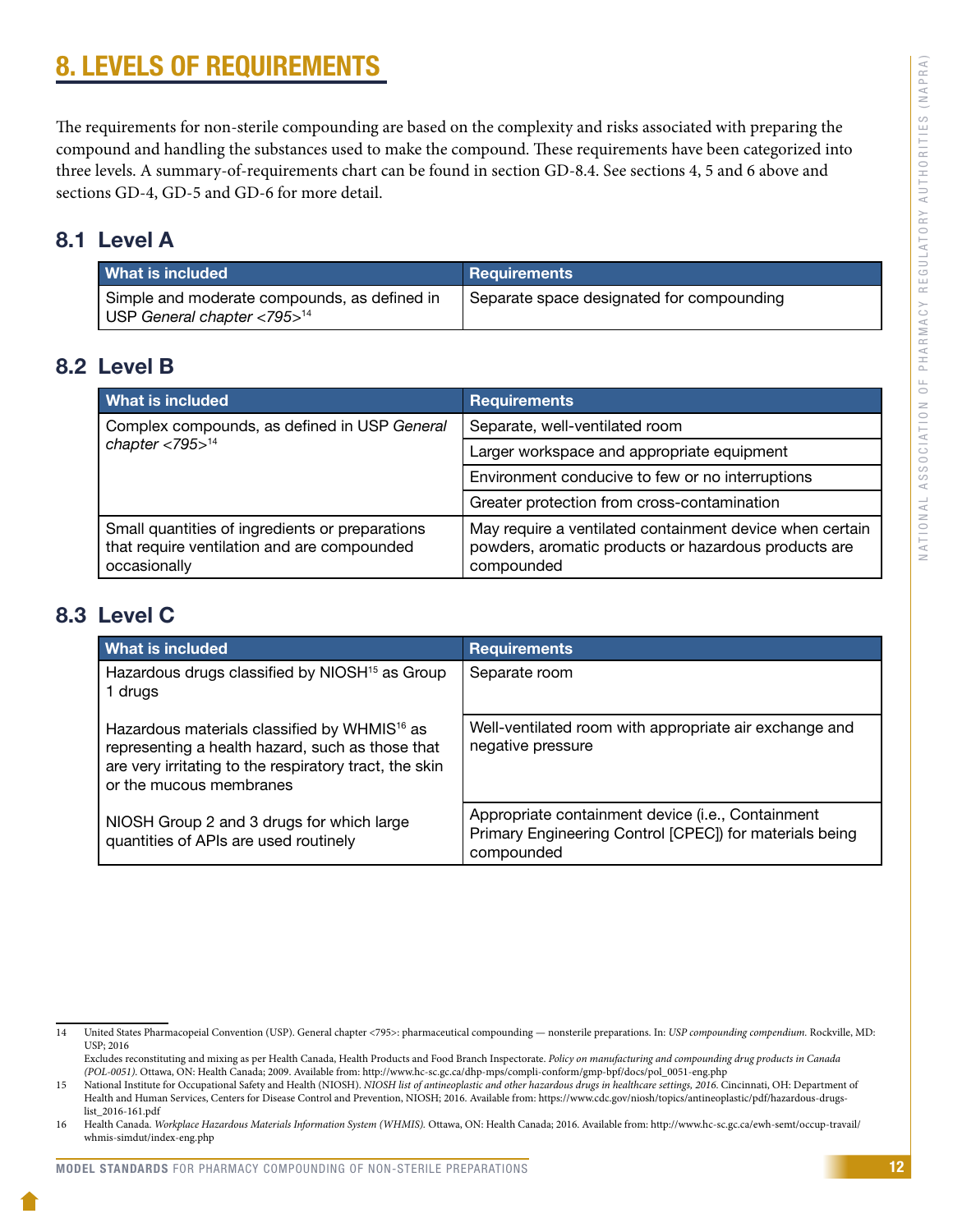# <span id="page-15-0"></span>9. REQUIREMENTS FOR HAZARDOUS PREPARATIONS

| Risk assessment for hazardous | Must be reviewed at least every 12 months |
|-------------------------------|-------------------------------------------|
| materials (section GD-5)      |                                           |

## 9.1 Facilities for handling hazardous products (Level C)

| Facilities (section GD-9.1)              | Must be constructed to minimize the risk of exposure to compounding<br>personnel and other pharmacy staff                                                                                                                   |
|------------------------------------------|-----------------------------------------------------------------------------------------------------------------------------------------------------------------------------------------------------------------------------|
| Compounding room (section<br>$GD-9.1.1)$ | Must be ventilated through high-efficiency particulate air (HEPA) filtration,<br>have appropriate air exchange and have negative pressure relative to<br>surrounding rooms                                                  |
|                                          | Must contain an eyewash station and any other emergency or safety<br>equipment required                                                                                                                                     |
|                                          | Must be constructed with smooth impermeable surfaces to promote<br>adequate cleaning and decontamination                                                                                                                    |
|                                          | The heating, ventilation and air conditioning system must be constructed<br>to prevent contamination of the areas surrounding the compounding room<br>and to ensure the comfort of personnel wearing PPE (section GD-9.1.2) |
|                                          | Windows and other openings must not lead directly outside or to a<br>non-controlled area (section GD-9.1.3)                                                                                                                 |
|                                          | There must be an appropriate area for unpacking hazardous products, and<br>a C-PEC must be available for unpacking hazardous products that appear<br>to be damaged (section GD-9.1.4)                                       |
| Storage of hazardous products            | Hazardous products must be stored in a room with appropriate ventilation<br>(section GD-9.1.5)                                                                                                                              |
|                                          | Areas for storing and preparing hazardous products must be identified with<br>appropriate signage (section GD-9.1.6)                                                                                                        |

# 9.2 Equipment for handling hazardous products

| Equipment (section GD-9.2) | A C-PEC that provides appropriate personal and environmental protection<br>must be installed and maintained (section GD-9.2.1)           |
|----------------------------|------------------------------------------------------------------------------------------------------------------------------------------|
|                            | All reusable equipment and devices must be adequately deactivated,<br>decontaminated and cleaned (section GD-9.2.2)                      |
|                            | PPE approved for the compounding of hazardous non-sterile preparations<br>must be worn during compounding activities (section GD-9.2.3): |
|                            | - chemotherapy gloves                                                                                                                    |
|                            | - disposable, impermeable gown                                                                                                           |
|                            | - head, hair, shoe and sleeve covers                                                                                                     |
|                            | - respiratory protection                                                                                                                 |
|                            | - eye and face protection                                                                                                                |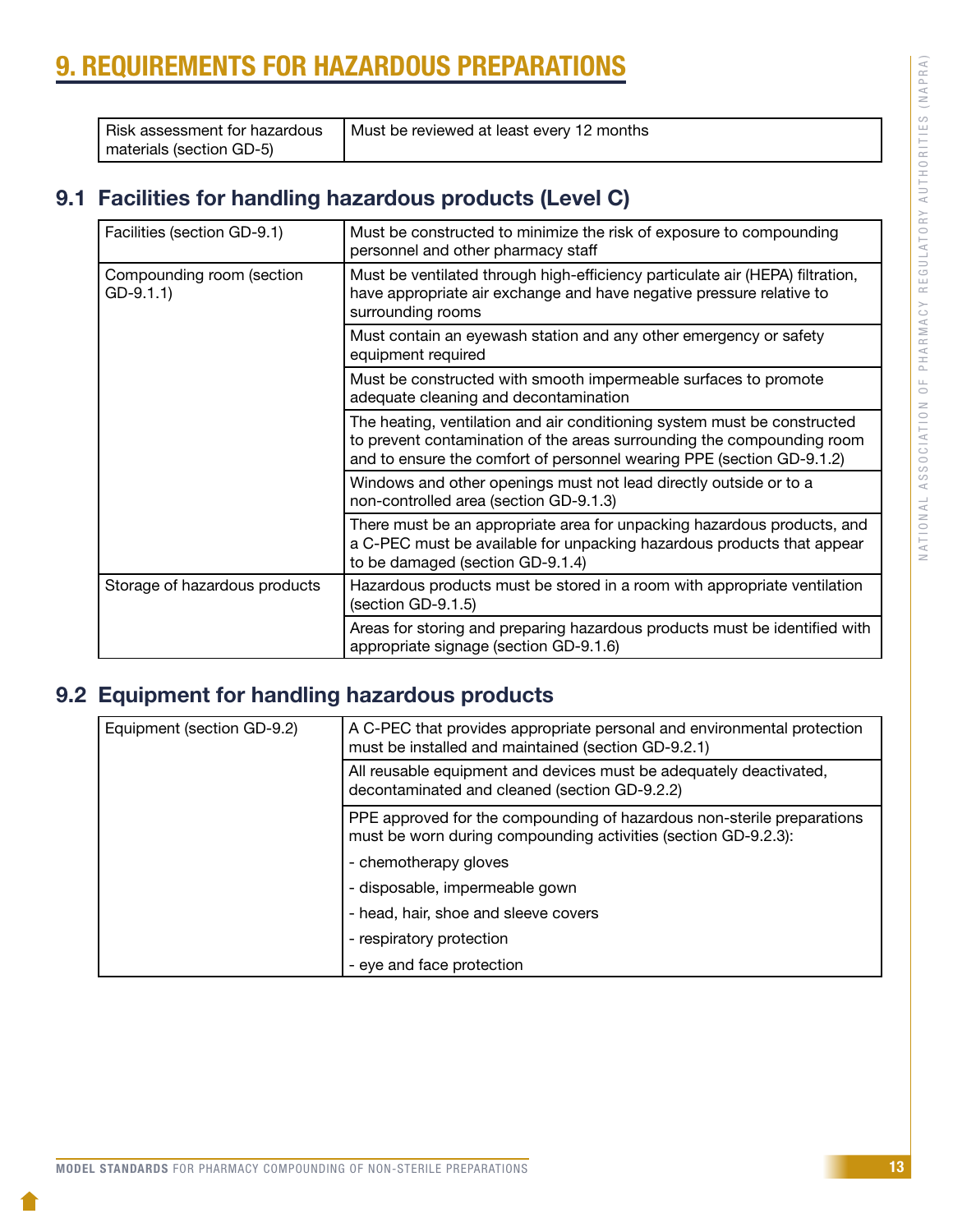### <span id="page-16-0"></span>9.3 Deactivating, decontaminating and cleaning in areas reserved for the compounding of hazardous non-sterile preparations

| Cleaning of premises and<br>equipment | Compounding area, equipment and accessories must be meticulously<br>cleaned (section GD-9.3)                                                                        |
|---------------------------------------|---------------------------------------------------------------------------------------------------------------------------------------------------------------------|
|                                       | Cleaning must also eliminate chemical contamination, specifically by<br>deactivating, decontaminating and cleaning the premises and equipment<br>(section GD-9.3.1) |
|                                       | Cleaning personnel must comply with the pharmacy's hand hygiene and<br>garbing procedure for handling hazardous products (section GD-9.3.2)                         |
|                                       | The work surface of the C-PEC must be deactivated, decontaminated and<br>cleaned before starting the compounding of a different preparation (section<br>$GD-9.3.3$  |

### 9.4 Incident and accident management

| Incidents and accidents | Policies and procedures must be developed and followed for cases of<br>accidental exposure of personnel to hazardous products (section GD-9.4.1)                           |
|-------------------------|----------------------------------------------------------------------------------------------------------------------------------------------------------------------------|
|                         | Personnel must receive training to prevent spills, as well as training on<br>appropriate procedures to clean up spills, including use of a spill kit<br>(section GD-9.4.2) |
|                         | Must be documented and followed up to prevent recurrence (section<br>$GD-9.4.3$                                                                                            |

### 9.5 Hazardous waste management

| Hazardous waste (section<br>$GD-9.5$ | Procedures must be in place for the destruction and/or disposal of<br>pharmaceutical waste in compliance with environmental protection<br>legislation                  |
|--------------------------------------|------------------------------------------------------------------------------------------------------------------------------------------------------------------------|
|                                      | All personnel involved in the management of hazardous product waste<br>must receive appropriate training and have access to all necessary PPE<br>and cleaning supplies |

### 9.6 Verification of controlled rooms and the containment primary engineering control (C-PEC)

| Environmental verification<br>(section GD-9.6) | The controlled room and C-PEC must be examined and certified every 6<br>months according to manufacturer's recommendations, as appropriate<br>(and more often in the case of new equipment installation, repairs or a<br>contamination problem) (section GD-9.6.1)                                |
|------------------------------------------------|---------------------------------------------------------------------------------------------------------------------------------------------------------------------------------------------------------------------------------------------------------------------------------------------------|
|                                                | Manufacturers' factory-issued certificates for all HEPA filters and C-PECs<br>must be retained for the service life of the equipment (section GD-9.6.2)                                                                                                                                           |
|                                                | An environmental verification program must be established to ensure safety<br>standards (section GD-9.6.3)                                                                                                                                                                                        |
|                                                | All completed documentation concerning components of testing of<br>controlled rooms and equipment for hazardous product contamination<br>must be filed and retained with other compounding records, as per<br>requirements of the applicable pharmacy regulatory authority (section<br>$GD-9.6.4$ |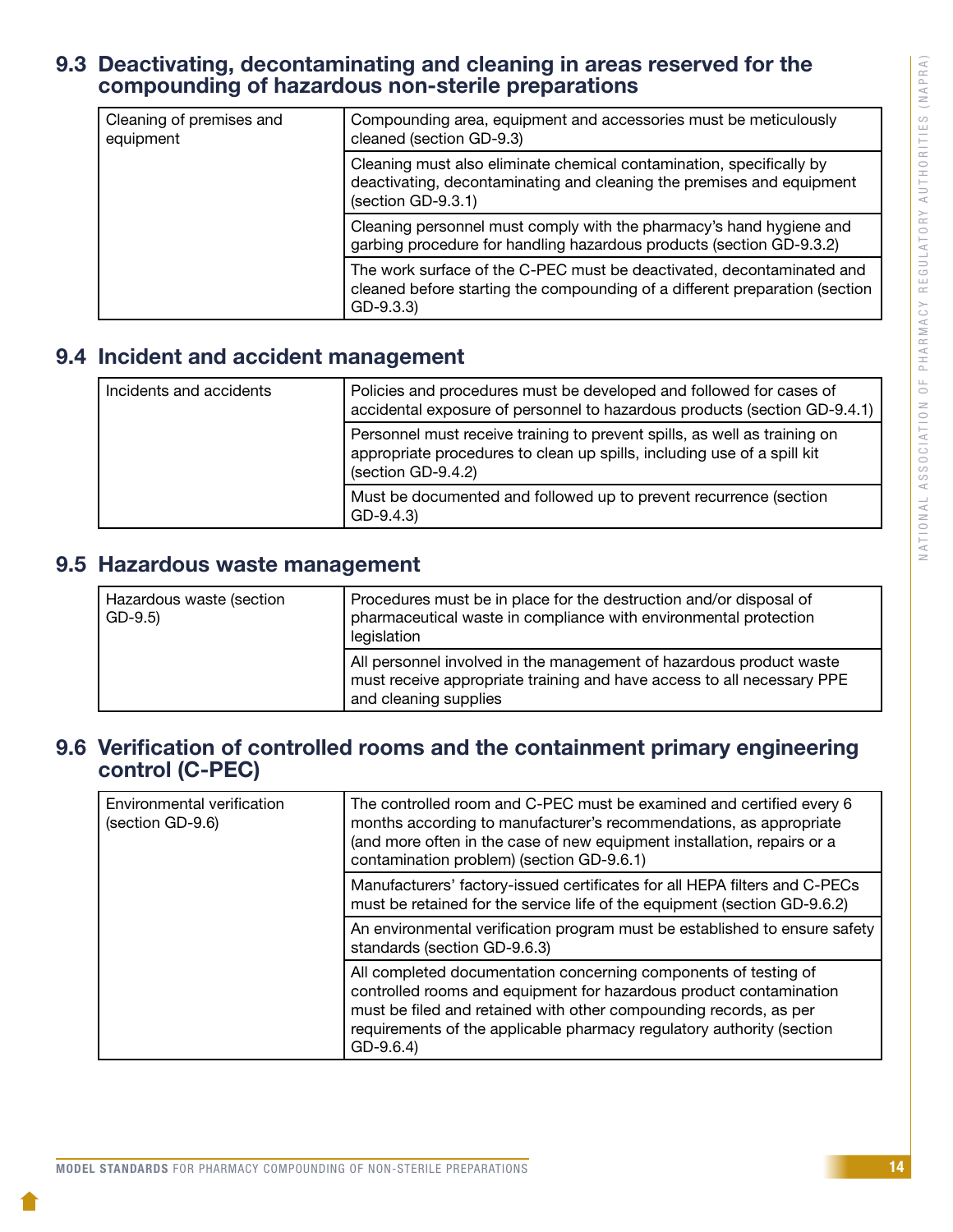# <span id="page-17-0"></span>0. GLOSSARY OF TERMS (WITH ABBREVIATIONS)<sup>17, 18, 19, 20, 21, 22, 23</sup>

| <b>Term and/or</b><br>abbreviation                         | <b>Definition</b>                                                                                                                                                                                                                                                                                                                                                                                                                                                       |
|------------------------------------------------------------|-------------------------------------------------------------------------------------------------------------------------------------------------------------------------------------------------------------------------------------------------------------------------------------------------------------------------------------------------------------------------------------------------------------------------------------------------------------------------|
| <b>ACPH</b>                                                | Air changes per hour                                                                                                                                                                                                                                                                                                                                                                                                                                                    |
| Active pharmaceutical<br>ingredient (API)                  | Any substance or mixture of substances intended to be used in the compounding or<br>manufacturing of a drug (medicinal) product that, when used in this manner, becomes<br>an active ingredient of the drug product, where the drug product so created has<br>pharmacological activity in the diagnosis, cure, mitigation, treatment or prevention of<br>disease or acts to affect the structure and function of the body. (see also inactive ingredient<br>excipitent) |
| <b>ASSTSAS</b>                                             | Association paritaire pour la santé et la sécruité du travail du secteur affaires sociales, a<br>joint sector-based association dedicated to occupational health and safety in the health and<br>social services sector in the province of Quebec.                                                                                                                                                                                                                      |
| <b>ASTM</b>                                                | American Society for Testing and Materials; now known as ASTM International                                                                                                                                                                                                                                                                                                                                                                                             |
| Beyond-use date<br>(BUD)                                   | Date after which a compounded preparation shall not be used; determined from the date<br>when the preparation is compounded.                                                                                                                                                                                                                                                                                                                                            |
| <b>Biological safety</b><br>cabinet (BSC)                  | Laminar airflow workbench that is ventilated to protect personnel, hazardous compounded<br>preparations and the immediate environment. The open front of a BSC has the following<br>features:                                                                                                                                                                                                                                                                           |
|                                                            | air intake, to protect compounding personnel from hazardous preparations;<br>$\bullet$                                                                                                                                                                                                                                                                                                                                                                                  |
|                                                            | descending air curtain filtered with a high-efficiency particulate air filter, to protect the<br>hazardous product;                                                                                                                                                                                                                                                                                                                                                     |
|                                                            | air evacuation system equipped with high-efficiency particulate air filters for<br>$\bullet$<br>environmental protection.                                                                                                                                                                                                                                                                                                                                               |
| Biomedical<br>refrigerator                                 | Refrigerator designed to refrigerate biological and medical products and drugs. Such<br>refrigerators often come with an integrated temperature control system and an alarm<br>system.                                                                                                                                                                                                                                                                                  |
| <b>CACI</b>                                                | Compounding aseptic containment isolator                                                                                                                                                                                                                                                                                                                                                                                                                                |
| Competencies                                               | Significant job-related knowledge, skills, abilities, attitudes and judgments required for<br>competent performance of duties by members of a profession.                                                                                                                                                                                                                                                                                                               |
| Containment primary<br>engineering control<br>$(C-PEC)$    | A ventilated device designed to minimize exposure of personnel and the environment to<br>hazardous products when such products are being handled directly.                                                                                                                                                                                                                                                                                                              |
|                                                            | For hazardous non-sterile compounding, containment primary engineering controls include<br>biological safety cabinets (BSCs).                                                                                                                                                                                                                                                                                                                                           |
| Containment<br>secondary<br>engineering control<br>(C-SEC) | The room in which the C-PEC is placed.                                                                                                                                                                                                                                                                                                                                                                                                                                  |
| Containment system                                         | Arrangement of equipment to contain the particles of hazardous products in the chosen<br>space.                                                                                                                                                                                                                                                                                                                                                                         |

<sup>17</sup> Health Canada, Health Products and Food Branch Inspectorate. *Policy on manufacturing and compounding drug products in Canada (POL-0051)*.Ottawa, ON: Health Canada; 2009. Available from: http://www.hc-sc.gc.ca/dhp-mps/compli-conform/gmp-bpf/docs/pol\_0051-eng.php

<sup>18</sup> Bussières JF. Législation et système de soins : recueil de textes choisi et commentés. 5<sup>th</sup> edition. JF Bussières; 2009. p. 171.<br>19 Il pried States Pharmaconeial Convention (USP). General chanters 795–797–800-1072-USP-

<sup>19</sup> United States Pharmacopeial Convention (USP). General chapters 795, 797, 800, 1072. USP 39. Rockville, MD: USP; 2016.

<sup>20</sup> Commission de la santé et de la sécurité du travail (CSST). *Material safety data sheet user's guide*. Québec, QC. CSST; 2010.<br>21 Association paritaire pour la santé et la sécurité du travail du secteur affaires sociale

<sup>21</sup> Association paritaire pour la santé et la sécurité du travail du secteur affaires sociales (ASSTSAS). *Prevention guide* — *safe handling of hazardous drugs.* Montréal, QC: ASSTSAS; 2008. Available from: https://asstsas.qc.ca/sites/default/files/publications/documents/Guides\_Broch\_Depl/GP65A\_hazardous\_drugs.pdf

<sup>22</sup> National Institute for Occupational Safety and Health (NIOSH). *NIOSH list of antineoplastic and other hazardous drugs in healthcare settings*, 2016. Cincinnati, OH: Department of Health and Human Services, Centers for Disease Control and Prevention, NIOSH; 2016. Available from: https://www.cdc.gov/niosh/topics/antineoplastic/pdf/hazardous-drugslist\_2016-161.pdf

<sup>23</sup> Canadian Nurses Association (CNA). *Joint position statement: promoting continuing competence for registered nurses.* Ottawa, ON: CNA; 2004. Available from: [https://cna-aiic.ca/~/](https://cna-aiic.ca/~/media/cna/page-content/pdf-en/promoting-continuing-competence-for-registered-nurses_position-statement.pdf?la=en) [media/cna/page-content/pdf-en/promoting-continuing-competence-for-registered-nurses\\_position-statement.pdf?la=en](https://cna-aiic.ca/~/media/cna/page-content/pdf-en/promoting-continuing-competence-for-registered-nurses_position-statement.pdf?la=en)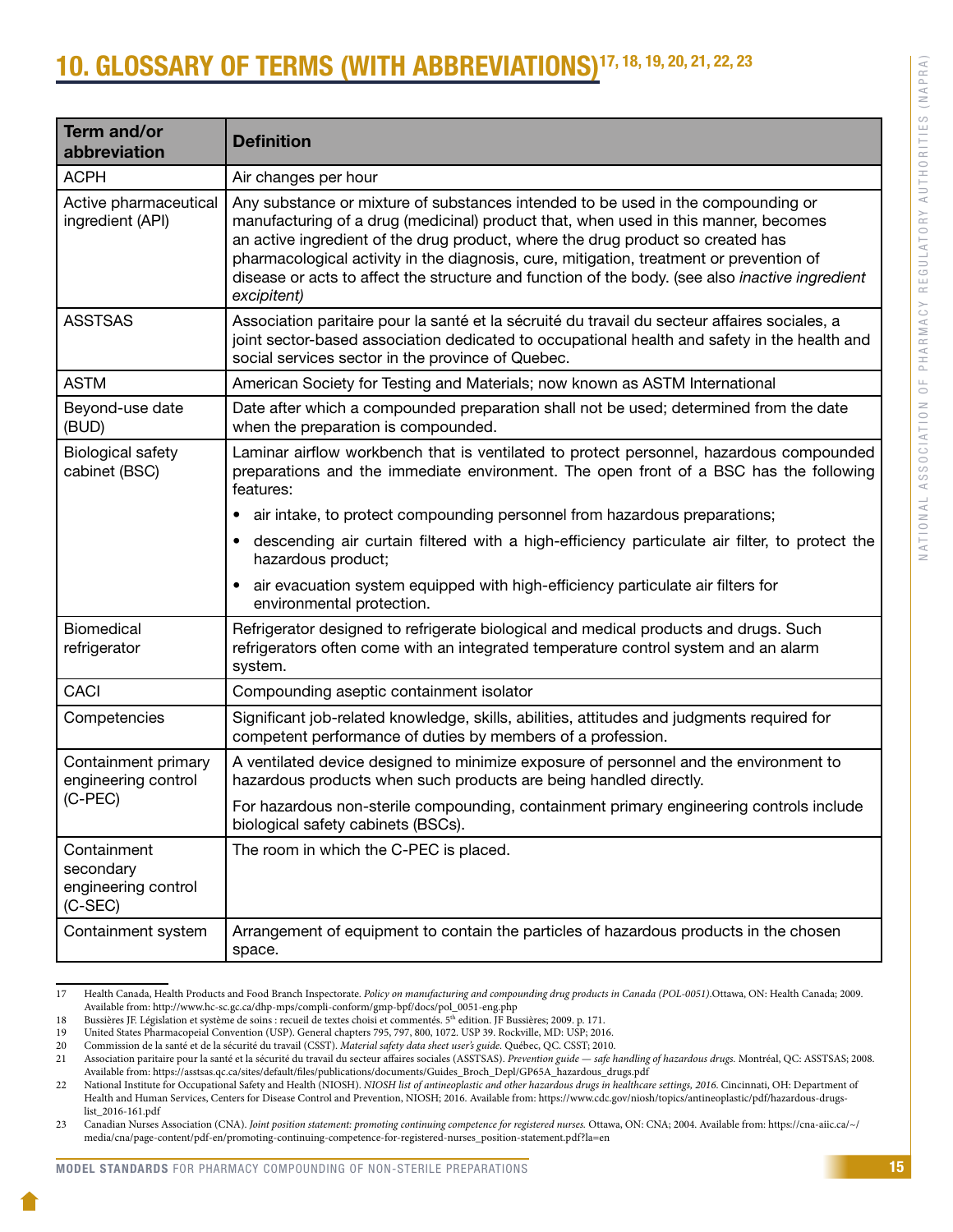| Deactivation                           | Treatment of a hazardous product to create a less hazardous agent. One method is chemical<br>deactivation.                                                                                                                                                                                                                                                                                                                                                                                                                                     |
|----------------------------------------|------------------------------------------------------------------------------------------------------------------------------------------------------------------------------------------------------------------------------------------------------------------------------------------------------------------------------------------------------------------------------------------------------------------------------------------------------------------------------------------------------------------------------------------------|
| Decontamination                        | Transfer of a hazardous product contaminant from a fixed surface (e.g., counter, bag of<br>solution) to a disposable surface (e.g., wipe, cloth). The wipe or cloth is then contained and<br>discarded as hazardous waste.                                                                                                                                                                                                                                                                                                                     |
| <b>DIN</b>                             | Drug Identification Number                                                                                                                                                                                                                                                                                                                                                                                                                                                                                                                     |
| Hazardous drug                         | A drug for which research on humans or animals has shown that any exposure to the<br>substance has the potential to cause cancer, leads to a developmental or reproductive toxic<br>effect, or damage organs.                                                                                                                                                                                                                                                                                                                                  |
| Hazardous material                     | A material that, because of its properties, constitutes a danger to an employee's health,<br>safety or physical integrity. Hazardous materials are dangerous products regulated by a<br>workplace hazardous material information system; as such, they are considered "controlled"<br>products under the Hazardous Products Regulations.                                                                                                                                                                                                       |
| Hazardous product                      | A substance that entails risks for the worker because of its effects. For the purposes of<br>these Model Standards and the accompanying Guidance Document, the term "hazardous<br>product" refers to both hazardous drugs and hazardous materials, depending on the<br>situation.                                                                                                                                                                                                                                                              |
| <b>HEPA</b>                            | High-efficiency particulate air                                                                                                                                                                                                                                                                                                                                                                                                                                                                                                                |
| Inactive ingredient<br>excipient       | Ingredient that is necessary to compound a preparation but that is not intended or expected<br>to cause a pharmacological response in humans or animals if administered alone in the<br>amount or concentration contained in a single dose of the compounded preparation.                                                                                                                                                                                                                                                                      |
| <b>NIOSH</b>                           | National Institute for Occupational Safety and Health (US)                                                                                                                                                                                                                                                                                                                                                                                                                                                                                     |
| Non-regulated<br>pharmacy personnel    | A person who is employed in a pharmacy to assist the pharmacist or pharmacy technician.                                                                                                                                                                                                                                                                                                                                                                                                                                                        |
| Personal protective<br>equipment (PPE) | All garb and accessories, such as mask, gloves, gown and safety goggles, that protect<br>the non-sterile preparation and the worker. It enables compliance with the expected<br>specifications of a controlled environment and protects the worker from exposure to<br>physical or chemical risks.                                                                                                                                                                                                                                             |
| Pharmacist                             | A person who is registered by a pharmacy regulatory authority in Canada to practise as a<br>pharmacist.                                                                                                                                                                                                                                                                                                                                                                                                                                        |
| Pharmacy technician                    | A person who is registered or authorized by a pharmacy regulatory authority in Canada to<br>practise as a pharmacy technician.                                                                                                                                                                                                                                                                                                                                                                                                                 |
| Purified water                         | Used as an excipient in the production of non-parenteral preparations and in other<br>pharmaceutical applications, such as cleaning of certain equipment. Purified water must<br>meet the requirements for ionic and organic chemical purity and must be protected from<br>microbial contamination. The source water may be purified by deionization, distillation, ion<br>exchange, reserves osmosis, filtration or other suitable purification procedures. Distilled<br>water is a form of purified water. (see USP monograph) <sup>24</sup> |
| Safety data sheet                      | Formerly known as a material safety data sheet, the safety data sheet is a summary<br>document providing information about the hazards of a product and advice about safety<br>precautions. It is usually written by the manufacturer or supplier of the product. In some<br>circumstances, an employer may be required to prepare a safety data sheet (e.g., when the<br>product is produced and used exclusively in that workplace).                                                                                                         |
|                                        | The safety data sheet provides more detailed hazard information about the product than the<br>label. It tells users what the hazards of the product are, how to use the product safely, what<br>to expect if the recommendations are not followed, how to recognize symptoms of exposure<br>and what to do if emergencies occur.                                                                                                                                                                                                               |
| <b>WHMIS</b>                           | Workplace Hazardous Materials Information System                                                                                                                                                                                                                                                                                                                                                                                                                                                                                               |

<sup>24</sup> United States Pharmacopeial Convention (USP). General chapter <1231>: water for pharmaceutical purposes. In: *USP compounding compendium.* Rockville, MD: USP; 2016. pp. 456-482. MONITORING FREQUENCY: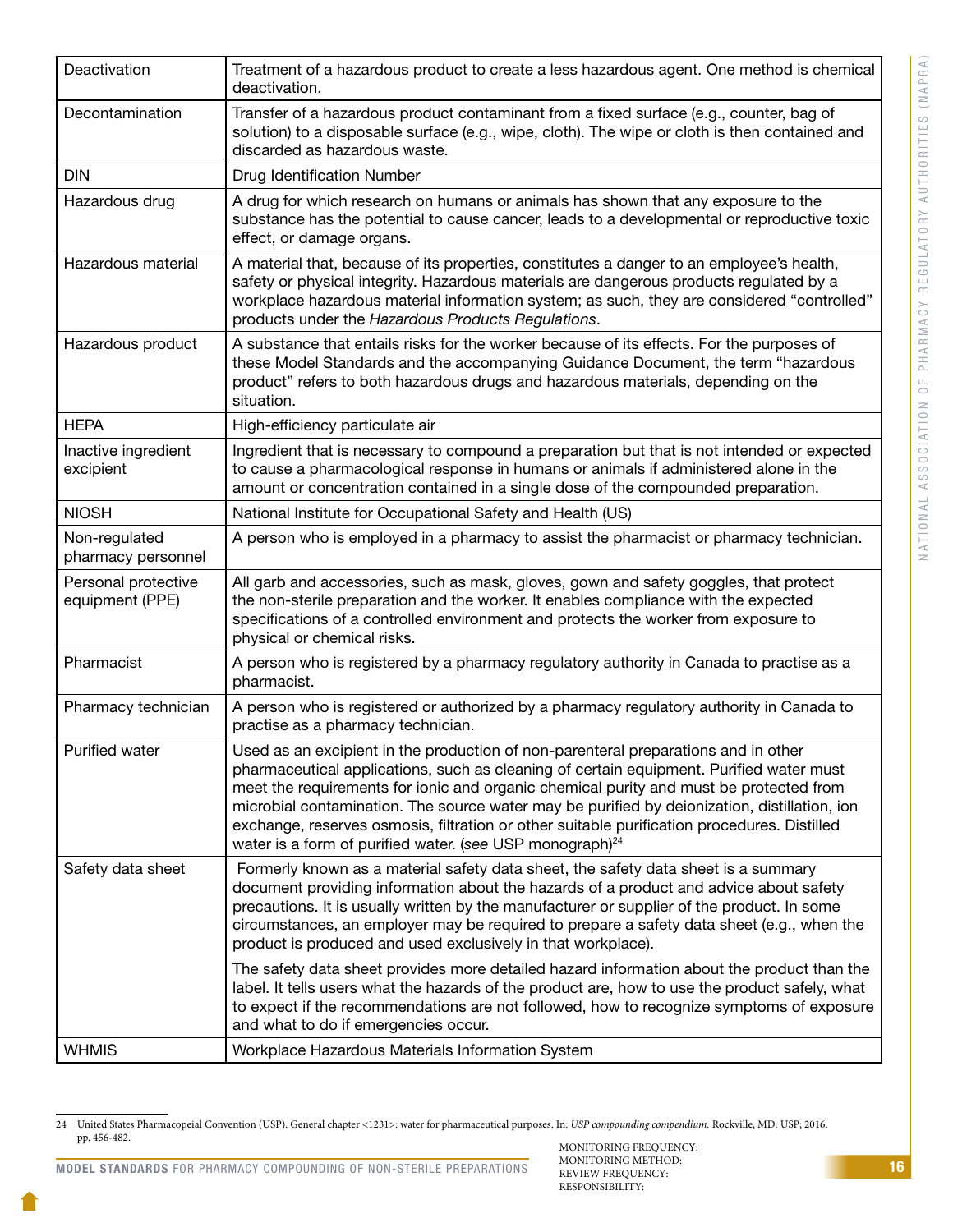# <span id="page-19-0"></span>11. BIBLIOGRAPHY

*Note to readers:* Many, but not all, references cited in this Guidance Document reflect the references appearing in the source document, "Préparations magistrales non stériles en pharmacie – Norme 2012.01," published by the Ordre des pharmaciens du Québec, 2012. Where possible, certain details have been verified against the source documents. URLs for online documents are current as of November 23, 2017.

American Society of Health-System Pharmacists (ASHP). ASHP guidelines on handling hazardous drugs. *Am J Health Syst Pharm*. 2006;63(12):1172-91.

Association paritaire pour la santé et la sécurité du travail du secteur affaires sociales (ASSTSAS). *Prevention guide—safe handling of hazardous drugs.* Montréal, QC: ASSTSAS; 2008. Available from: [https://asstsas.qc.ca/sites/default/files/](https://asstsas.qc.ca/sites/default/files/publications/documents/Guides_Broch_Depl/GP65A_hazardous_drugs.pdf) [publications/documents/Guides\\_Broch\\_Depl/GP65A\\_hazardous\\_drugs.pdf](https://asstsas.qc.ca/sites/default/files/publications/documents/Guides_Broch_Depl/GP65A_hazardous_drugs.pdf)

Buchanan EC, Schneider PJ. *Compounding sterile preparations.* 3rd ed. Bethesda, MD: American Society of Health-System Pharmacists; 2009.

Bussières JF. *Législation et système de soins : recueil de textes choisi et commentés.* 5<sup>th</sup> edition. JF Bussières; 2009.

Canadian Centre for Occupational Health and Safety (CCOHS). *WHMIS 2015 - Hazard classes and categories.* Hamilton, ON: CCOSH; 2015. [Last modified June 17, 2016.] Available from: [http://www.ccohs.ca/oshanswers/chemicals/whmis\\_](http://www.ccohs.ca/oshanswers/chemicals/whmis_ghs/hazard_classes.html) [ghs/hazard\\_classes.html](http://www.ccohs.ca/oshanswers/chemicals/whmis_ghs/hazard_classes.html)

Canadian Nurses Association (CNA). *Joint position statement: promoting continuing competence for registered nurses.* Ottawa, ON: CNA; 2004. Available from: https://cna-aiic.ca/~/media/cna/page-content/pdf-en/promoting-continuingcompetence-for-registered-nurses\_position-statement.pdf?la=en

Canadian Society of Hospital Pharmacists (CSHP). *Compounding: guidelines for pharmacies.* Ottawa, ON: CSHP; 2014. Available from: https://www.cshp.ca/compounding-guidelines-pharmacies

Canadian Veterinary Medical Association (CVMA). *Guidelines for the legitimate use of compounded drugs in veterinary practice.* Ottawa, ON: CVMA; 2006.

Commission de la santé et de la sécurité du travail (CSST). *Material safety data sheet user's guide.* Québec, QC: CSST; 2010.

Government of Canada. *Transportation of Dangerous Goods Act,* (S.C. 1992, c. 34), 1992. Available from: [http://laws-lois.](http://laws-lois.justice.gc.ca/eng/acts/T-19.01/page-1.html) [justice.gc.ca/eng/acts/T-19.01/page-1.html](http://laws-lois.justice.gc.ca/eng/acts/T-19.01/page-1.html)

Government of Canada. *Transportation of Dangerous Goods Regulations*. Available from: [http://www.tc.gc.ca/eng/tdg/](http://www.tc.gc.ca/eng/tdg/clear-tofc-211.htm) [clear-tofc-211.htm](http://www.tc.gc.ca/eng/tdg/clear-tofc-211.htm)

Government of Canada. *Hazardous Products Act* (R.S.C., 1985, c. H-3). Available from: [http://laws-lois.justice.gc.ca/eng/](http://laws-lois.justice.gc.ca/eng/acts/H-3/) [acts/H-3/](http://laws-lois.justice.gc.ca/eng/acts/H-3/)

Government of Canada. *Hazardous Products Regulations* (SOR-2015-17), 2015*.* Available from: [http://laws-lois.justice.](http://laws-lois.justice.gc.ca/eng/regulations/SOR-2015-17/index.html) [gc.ca/eng/regulations/SOR-2015-17/index.html](http://laws-lois.justice.gc.ca/eng/regulations/SOR-2015-17/index.html)

Health Canada, Health Products and Food Branch Inspectorate. *Policy on manufacturing and compounding drug products in Canada (POL-0051)*. Ottawa, ON: Health Canada; 2009. Available from: http://www.hc-sc.gc.ca/dhp-mps/compliconform/gmp-bpf/docs/pol\_0051-eng.php

Health Canada. *Workplace Hazardous Materials Information System (WHMIS)*. Ottawa, ON: Health Canada; 2016. Available from: http://www.hc-sc.gc.ca/ewh-semt/occup-travail/whmis-simdut/index-eng.php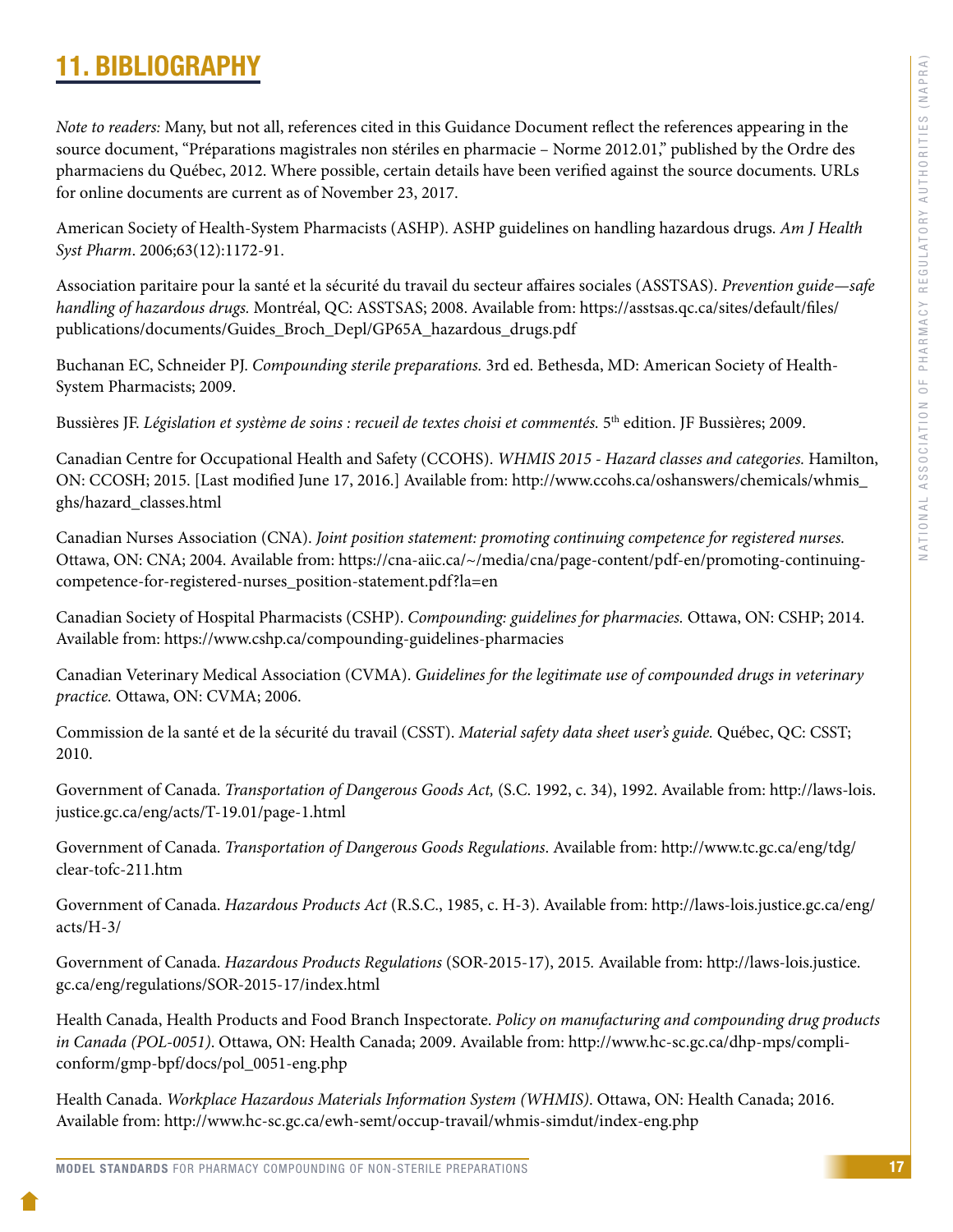Institute for Safe Medication Practices Canada (ISMP Canada). Death due to pharmacy compounding error reinforces need for safety focus. *ISMP Canada Safety Bulletin*. 2017; 17(5): 1-5. Available from: [https://www.ismp-canada.org/](https://www.ismp-canada.org/download/safetyBulletins/2017/ISMPCSB2017-05-Tryptophan.pdf) [download/safetyBulletins/2017/ISMPCSB2017-05-Tryptophan.pdf](https://www.ismp-canada.org/download/safetyBulletins/2017/ISMPCSB2017-05-Tryptophan.pdf) 

McElhiney, LF. Preparing nonsterile and sterile hazardous compounds in an institutional setting. *Int J Pharm Compound.* 2009;13(4):300-10.

National Association of Pharmacy Regulatory Authorities (NAPRA). *Model standards for pharmacy compounding of hazardous sterile preparations*. Ottawa, ON: NAPRA; 2016. Available from: [http://napra.ca/general-practice-resources/](http://napra.ca/general-practice-resources/model-standards-pharmacy-compounding-hazardous-sterile-preparations) [model-standards-pharmacy-compounding-hazardous-sterile-preparations](http://napra.ca/general-practice-resources/model-standards-pharmacy-compounding-hazardous-sterile-preparations) 

National Association of Pharmacy Regulatory Authorities (NAPRA). *Model standards for pharmacy compounding of nonhazardous sterile preparations.* Ottawa, ON: NAPRA; 2015. Available from: [http://napra.ca/general-practice-resources/](http://napra.ca/general-practice-resources/model-standards-pharmacy-compounding-non-hazardous-sterile-preparations) [model-standards-pharmacy-compounding-non-hazardous-sterile-preparations](http://napra.ca/general-practice-resources/model-standards-pharmacy-compounding-non-hazardous-sterile-preparations)

National Association of Pharmacy Regulatory Authorities (NAPRA). *Model standards of practice for Canadian pharmacists.* Ottawa, ON: NAPRA; 2009. Available from: http://napra.ca/pharmacists/model-standards-practicecanadian-pharmacists

National Association of Pharmacy Regulatory Authorities (NAPRA). *Model standards of practice for Canadian pharmacy technicians.* Ottawa, ON: NAPRA; 2011. Available from: http://napra.ca/pharmacy-technicians/model-standardspractice-canadian-pharmacy-technicians

National Institute for Occupational Safety and Health (NIOSH). *NIOSH list of antineoplastic and other hazardous drugs in healthcare settings, 2016*. Cincinnati, OH: Department of Health and Human Services, Centers for Disease Control and Prevention, NIOSH; 2016. Available from: https://www.cdc.gov/niosh/topics/antineoplastic/pdf/hazardous-drugslist\_2016-161.pdf

Occupational Safety and Health Administration (OSHA). Section VI, chapter 2: controlling occupational exposure to hazardous druds. In: *OSHA technical manual*. Washington, DC: United States Department of Labor, Occupational Health and Safety Administration; 1999. Available from: https://www.osha.gov/dts/osta/otm/otm\_vi/otm\_vi\_2.html

Ordre des pharmaciens du Québec (OPQ). *Préparations magistrales non stériles en pharmacie – Norme 2012.01*. Montréal, QC: OPQ; 2012. Available from: www.opq.org

*PIC/S guide to good practices for the preparation of medicinal products in healthcare establishments*. Geneva, Switzerland: Pharmaceutical Inspection Convention, Pharmaceutical Inspection Co-operation Scheme; March 1, 2014. Available from: www.picscheme.org

Pharmacy Compounding Accreditation Board (PCAB). Standard 1.40: standard operating procedures compliance indicators. In: *PCAB accreditation manual.* Washington, DC: PCAB; 2011.

Public Health Agency of Canada (PHAC). *Infectious disease control and prevention: hand hygiene practices in healthcare settings.* Ottawa, ON: PHAC; 2012. Available from: http://publications.gc.ca/collections/collection\_2012/ aspc-phac/HP40-74-2012-eng.pdf

United States Pharmacopeial Convention (USP). General chapter <659>: packaging and storage requirements. In: *USP compounding compendium*. Rockville, MD: USP; 2016.

United States Pharmacopeial Convention (USP). General chapter <795>: pharmaceutical compounding — nonsterile preparations. In: *USP compounding compendium*. Rockville, MD: USP; 2016.

United States Pharmacopeial Convention (USP). General chapter <797>: pharmaceutical compounding — sterile preparations. In: *USP compounding compendium*. Rockville, MD: USP; 2016.